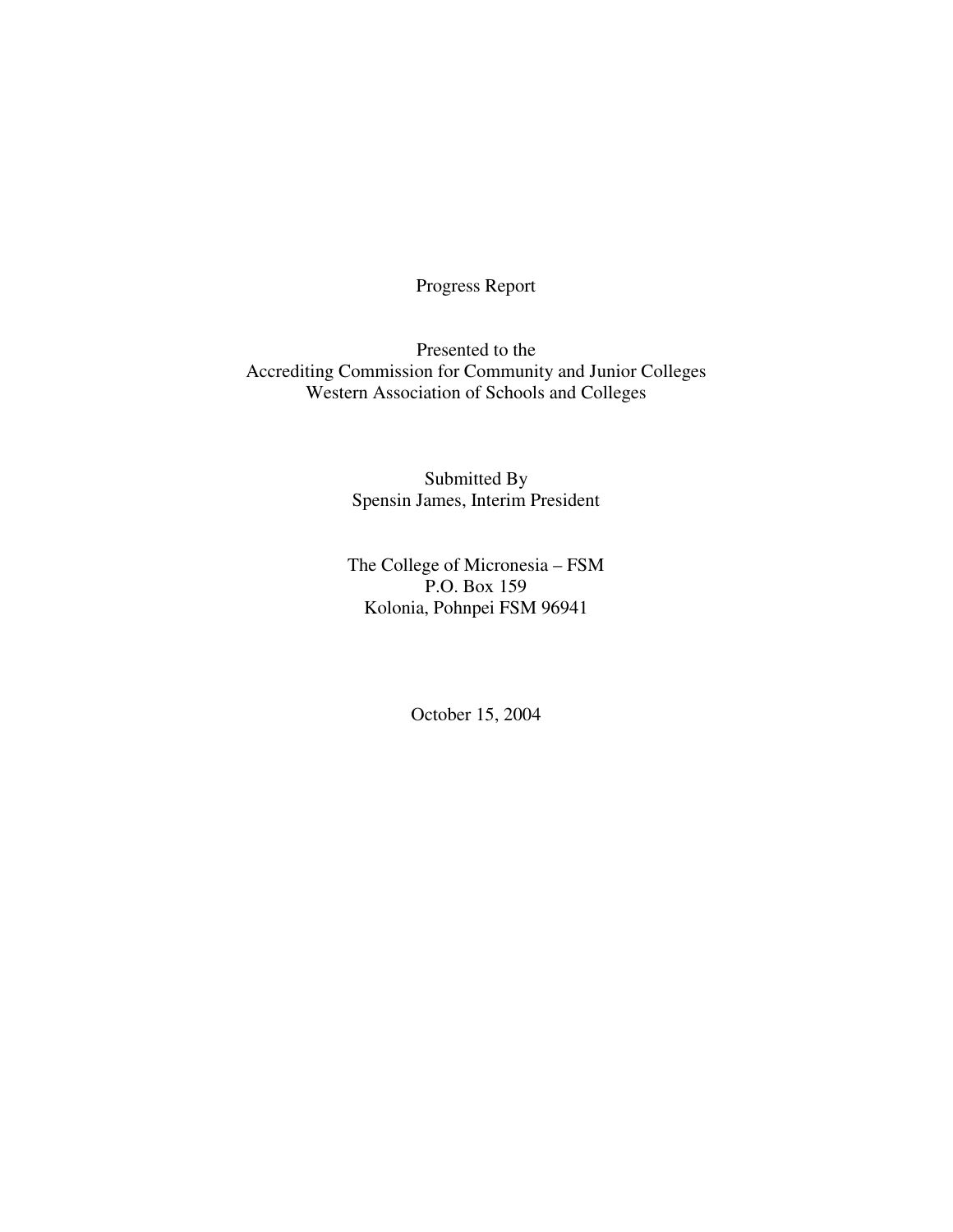# Table of Contents

| <b>Institution Background</b>                                                   | 1  |
|---------------------------------------------------------------------------------|----|
| History of COM-FSM                                                              | 1  |
| <b>COM-FSM Mission</b>                                                          | 3  |
| <b>Statement on Report Preparation</b>                                          | 3  |
| Recommendation #2 from the Commission Action Letter                             | 4  |
| <b>Action Taken</b>                                                             | 5  |
| <b>COM-FSM Organizational Chart</b>                                             | 6  |
| Lines of Authority: Instruction, Support and Student Affairs and Administration | 7  |
| Vice President for Instructional Affairs, Lines of Authority                    | 8  |
| Vice President for Support and Student Affairs, Lines of Authority              | 10 |
| Vice President for Administration, Lines of Authority                           | 13 |
| <b>Campus Organization</b>                                                      | 19 |
| <b>Results Achieved to Date</b>                                                 | 20 |
| Recent Activities in Response to Recommendation #2 for COM-FSM                  | 20 |
| Additional Plans the Institution has Developed                                  | 21 |
| Phase I: IMPLEMENTATION                                                         | 22 |
| Phase II: INTEGRATION                                                           | 23 |
| Phase III: EVALUATION                                                           | 24 |
| Upcoming COM-FSM Activities in Response to WASC Recommendations                 | 24 |
| Issues the Institution is Addressing                                            | 25 |
| <b>Concluding Statement</b>                                                     | 26 |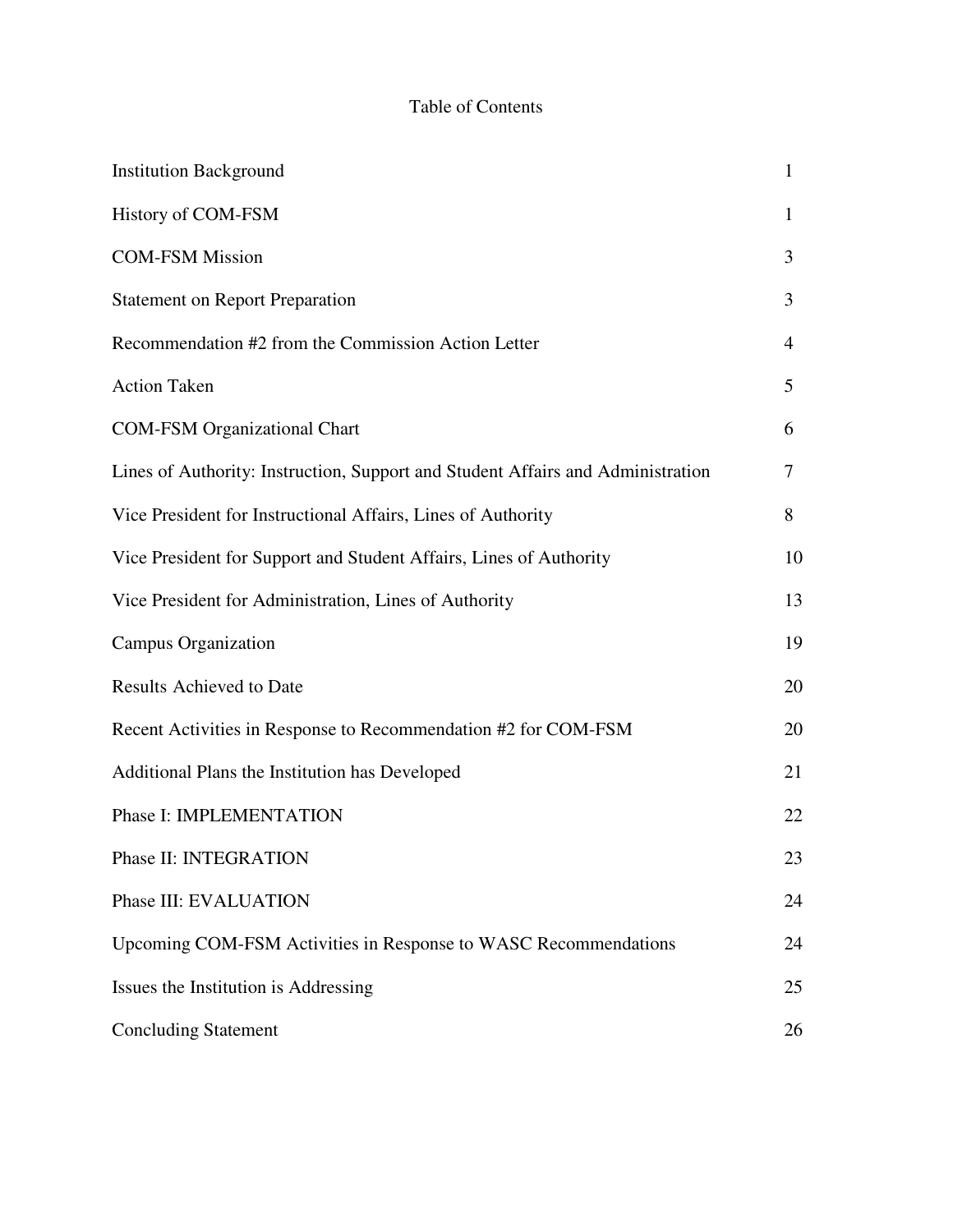#### **Institution Background**

The College of Micronesia-FSM (COM-FSM) serves as the only higher education facility in the Federated States of Micronesia (FSM), comprising 607 islands in the Western Pacific Ocean. Although the area encompassed by the FSM is large (almost 2 million square miles), most of the area is ocean. The total land area for all islands is 271 square miles, populated by the approximately 110,000 residents. The distance between islands creates a geographic barrier, as do the fifteen different languages and cultures that comprise this developing nation.

The Federated States of Micronesia includes four states. The states are uneven in land area and population. The largest population is found on the island with one of the smallest land areas; based on the 2000 census, Chuuk has approximately 54,000 people making their homes on 49 square miles. The largest state, Pohnpei, has approximately 35,000 people on 132 square miles. Pohnpei is the home of the national government, the primary funding agency of the College of Micronesia-FSM.

The COM-FSM is a network of six college sites located in the four island states of the Federated States of Micronesia. The main campus (referred to as the national campus) is located on the island of Pohnpei, as is one of the state campuses. The other college sites are the state campuses on Kosrae, and the main islands in the states of Yap, and Chuuk. The newest site, the FSM Fisheries and Maritime Institute, is also located on the island of Yap.

#### *Figure 1. Location of the Federated States of Micronesia*



## **History of the COM-FSM**

Higher education was first established for this developing nation in 1963 when the United Nations Strategic Trust Territory of the Pacific Islands (TTPI) and the University of Hawaii created the Micronesian Teacher Education Center (MTEC) to provide in-service teacher training opportunities. When the focus of MTEC changed from in-service to pre-service teacher education, the center was renamed Community College of Micronesia (CCM). With being called a community college, CCM expanded into other areas, such as business management, liberal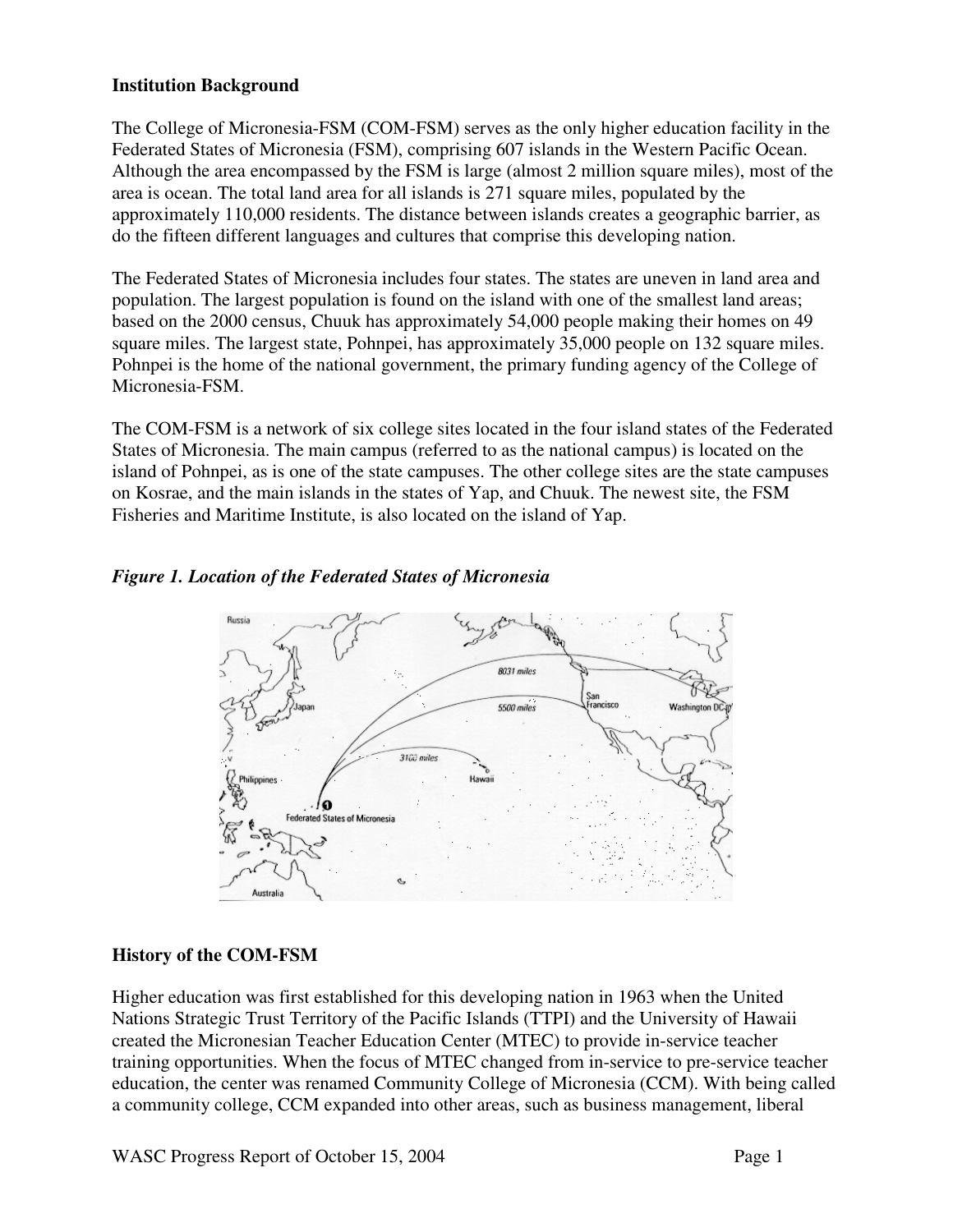arts, and continuing education. CCM was first accredited by the Western Association of Schools and Colleges in 1978.

Continuing Education (CE) Centers were established in each district of the TTPI by assuming the operation of the district-run teacher education centers to provide in-service teacher education closer to home. When CCM was united with other postsecondary institutions in the TTPI under the College of Micronesia (COM) system, administration of the CE Centers was placed under the COM main office. After the TTPI split into three independent nations—the Republic of Palau, the Republic of the Marshall Islands, and the Federated States of Micronesia—the three institutions in the COM system also separated. In April 1993, the College of Micronesia-FSM (COM-FSM) separated from the larger system and became an autonomous college with the mission of exclusively serving students in the Federated States of Micronesia. This move included placing the CE centers located in the FSM under COM-FSM

Once autonomous from the larger College of Micronesia, the COM-FSM Board of Regents created an ambitious vision for higher education as a strategy to develop the employment capacity of Micronesian citizens. In the 1994 - 1998 strategic plan it was envisioned that the four continuing education centers on Pohnpei, Chuuk, Yap, and Kosrae would each become comprehensive community colleges and the former Community College of Micronesia located in Pohnpei would become a baccalaureate-degree granting institution for the FSM. The Board renamed the CE Centers to COM-FSM Campus (state) to reflect this new mission. As a result, each state campus practically operated independently. Due to fiscal limitations, this plan has been adjusted to the current status of one college – the College of Micronesia-FSM – with six sites on four islands: a comprehensive community college (referred to as the national campus) in Pohnpei, four state campuses, and the specialized FSM Fisheries and Maritime Institute. In addition to physical fragmentation, the large distances between the islands, and the increase in student population, this new mandate has created administrative challenges for the College. The recommendation of the commission to strengthen the line of authority for instructional and student services policies and implementation has caused the college to reconsider the roles of the senior administration and support personnel



#### *Figure 2. Details of the Federated States of Micronesia*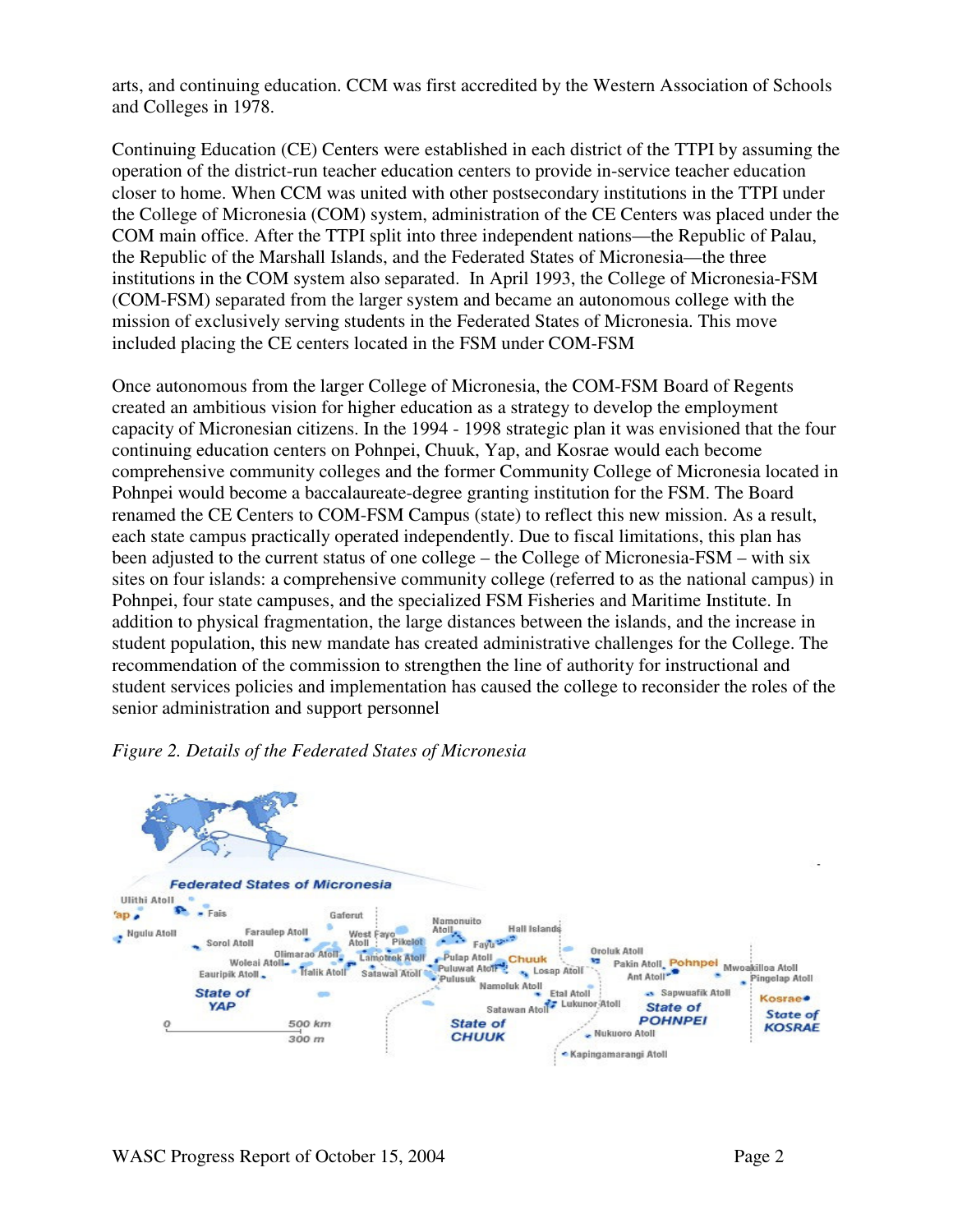#### **COM-FSM Mission**

The college's mission is directly tied to the nation's challenge of uniting disparate cultures and languages. The college's mission statement begins by acknowledging that fact and mentions national unity, a vital concept for a young nation. After a public consensus-building process, the mission statement was adopted by the Board of Regents in 1999. This statement is a remarkably strong guiding principle for the college, is frequently cited in conversations, and is read before meetings of the Board of Regents.

Historically diverse, uniquely Micronesian, and globally connected, the College of Micronesia-FSM is the national institution of higher education of the Federated States of Micronesia. Originally established to develop teacher education, its current mission is to provide educational opportunity - - academic, vocational and technical -- for all people. Aimed at nourishing individual growth and national unity, scholarship and service, COM-FSM is dedicated to developing integrity, critical thinking skills, a breadth of vision, and the habit of reflection in an educational environment enriched by cultural traditions.

#### **Statement on Report Preparation**

On March 5, 2004, the accreditation visiting team held an exit meeting at the College of Micronesia-FSM. The accreditation team mentioned four primary areas that the college needed to address. These included:

- improving communication
- integrating planning
- creating continuity
- identifying and assessing student learning outcomes

Immediately following the visiting team meeting, the senior members of the administration began to formulate plans that would improve communication, continuity and planning, and create a unified campus across the Federated States of Micronesia. The faculty reaffirmed the commitment to completing student learning outcomes for all courses and including program learning outcomes in the new catalog. The biweekly Presidential Updates were returned to their original function of reflecting the monthly activities of the college. The state campus directors were included in regular cabinet meetings by telephone links; members of the administration made regular visits to state campuses and faculty members rotated to a different campus to teach during summer session. Planning was addressed in numerous forums including a week-long campus directors meeting in May.

When the official letter from WASC was received in June, several groups were already addressing a number of the recommendations mentioned in the letter that delivered the warning. Interim President Spensin James immediately informed the college and the general community of the accreditation status. Within days he had formed an accreditation working group of faculty and senior administrators to guide the activities necessary to address the concerns. The accreditation working group will coordinate the responses to all the recommendations and prepare the reports. This report is part of that process and is supported by the work of the entire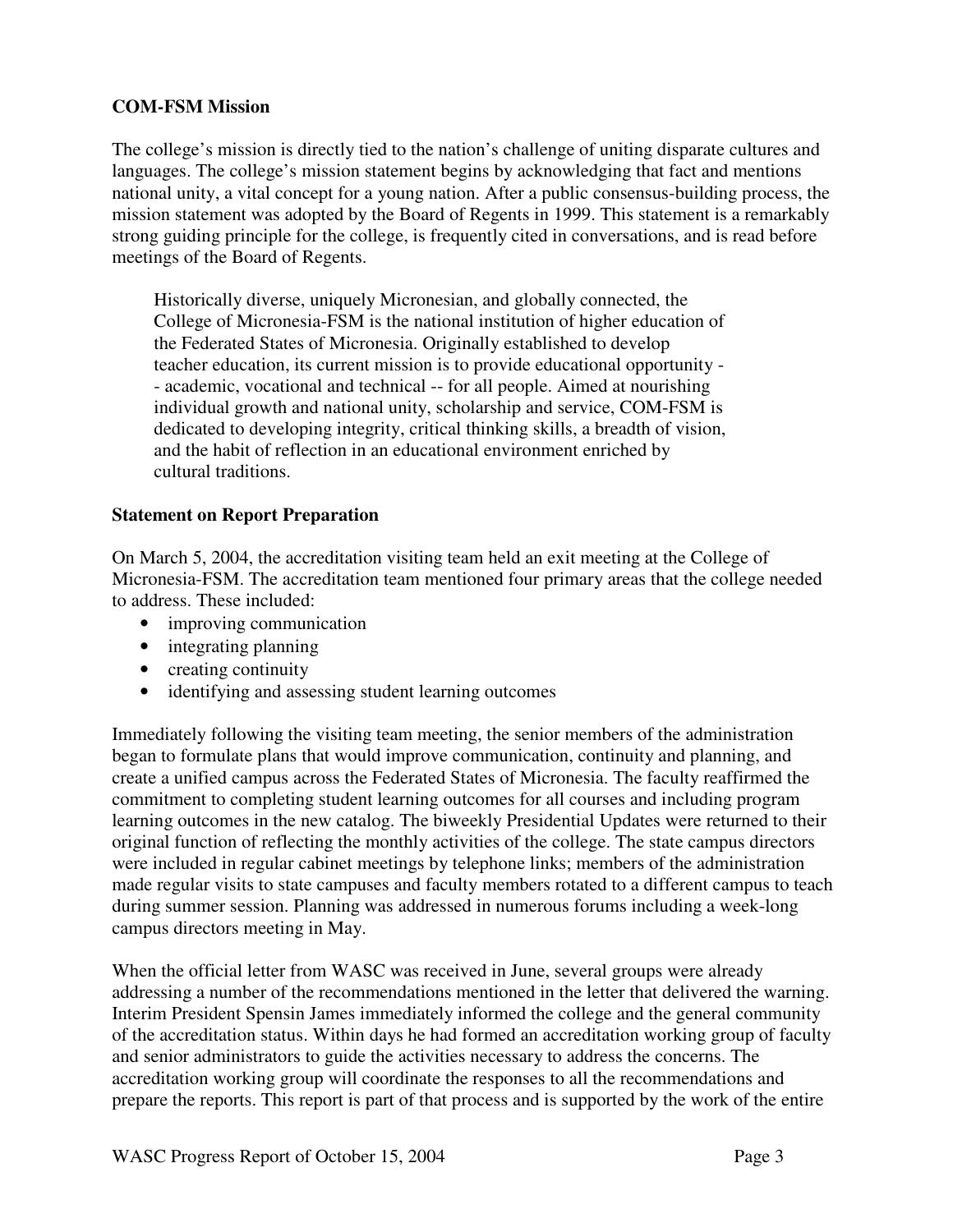community. The College has appreciated the opportunity to address the concerns raised by the accreditation commission and has enthusiastically addressed the issues.

The members of the accreditation working group and creators of this report are: Spensin James, Interim President; Linda Maradol, Director, Human Resources; Jean Thoulag, Acting Vice President for Instructional Affairs; Ringlen Ringlen, Vice President for Support and Student Affairs; Jessica Stam, Director, Institutional Research and Planning; Norma Edwin, Executive Assistant to the President; Felicia Hunt, Institutional Effectiveness Coordinator; Dana Lee Ling, Chair, Math/Science Division and Accreditation Liaison Officer; and Charles Musana, Chair, Business Administration Division.

## **Recommendation #2 from the Commission Action Letter**

On June 25, 2004, the college received a letter from the Executive Director of the Accrediting Commission for Community and Junior Colleges/Western Association of Schools and Colleges. The letter included a summary of the Evaluation Report and identified four recommendations. We were directed to respond by October 15, 2004 to recommendation #2: Improve Communication, which states:

2. The college must develop, document and implement an organization of administrative responsibilities across the six sites that ensures continuity in student support and instruction and gives a clear, consistent line of administrative authority, such as

- For all instructional programs across the sites to the Vice President for Instructional Affairs (Standards IIA.1, IIA.2, IVA, IVB.2, and IVB.2a),
- For all student service programs across the sites to the Vice President for Support and Student Affairs (Standards IIB.1, IIB.3, IVA, IVB.2, IVB.2a) and
- For all learning resources programs across the sites to the Director of Learning Resources Center (Standards IIC.1, IVA, IVB.2, IVB.2a).

Therefore, the key issue the college is addressing in this report is the institution's reporting structure and the communication improvements achieved during the process. In response to recommendation #2, COM-FSM developed an organizational model that clarifies reporting relationships. This model identifies the roles and scope of authority of the faculty, staff, students, and administrators in the decision-making processes and creates formal pathways for effective linking between departments and campuses. The new organizational chart and accompanying description of duties and responsibilities that are described in detail below, meet this recommendation in two ways:

- 1. It produces a direct line of authority for curriculum and program content, and for services and operations.
- 2. It ensures immediate control and oversight of operational issues at each campus.

The accreditation working group reviewed current literature on organizational change, especially implementing rapid change in response to immediate need. Information on change process was shared with the community, which was felt to be essential to making profound changes. Community colleges that had been recommended by members of the accreditation visiting team were contacted. These institutions included Riverside City College, Chaffey College, Mount San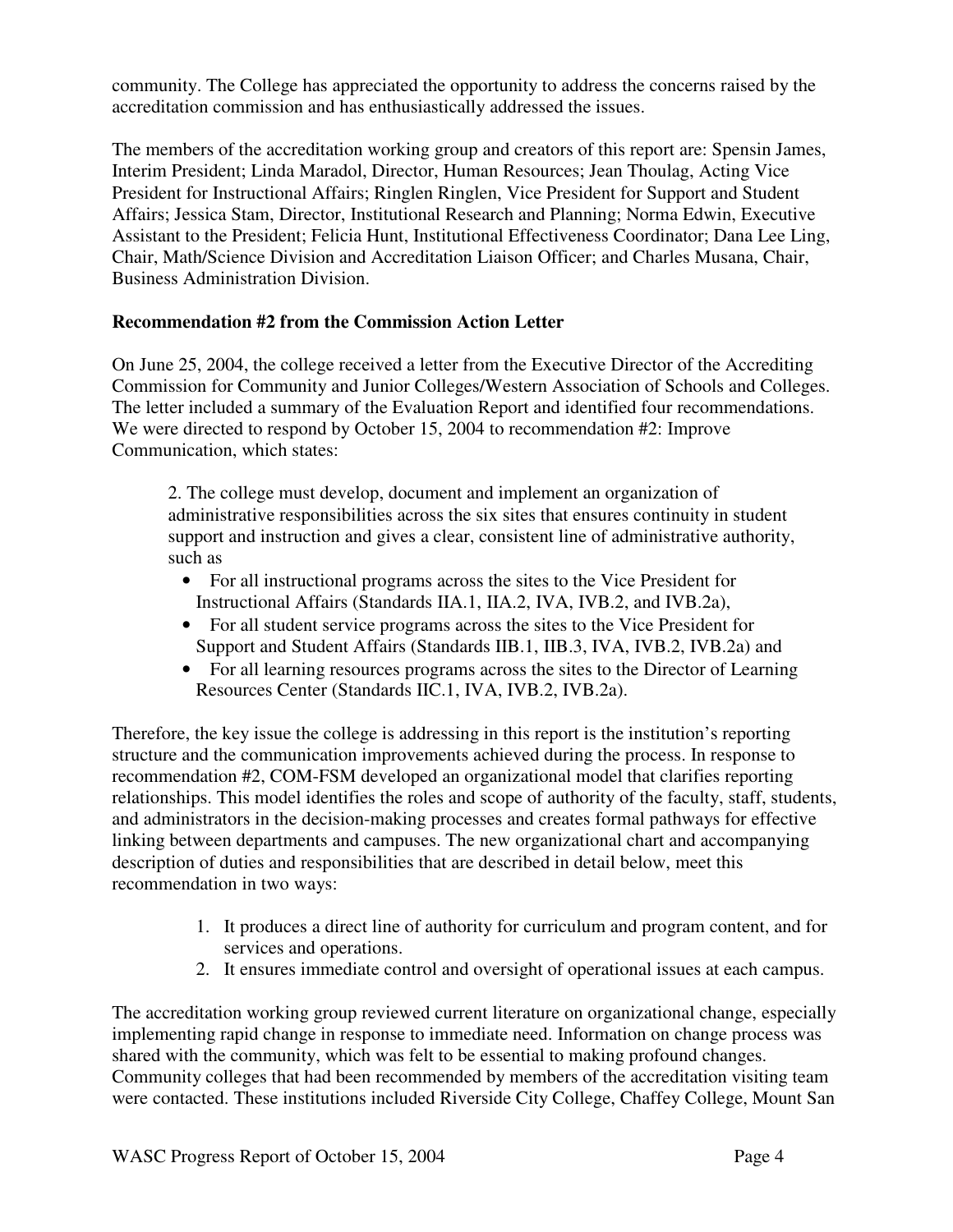Jacinto College, Fresno City College and Southwestern College. Summaries of the information gathered were circulated to the COM-FSM community. Schools with distance challenges were also researched, as were corporate models of organizational management, especially communication issues and institutional standard compliance in organizations with distant or remote sites.

Based on this research, the accreditation working group created several examples in an effort to stimulate discussion and creative problem solving which were circulated to the college community who were challenged to examine the charts and work together to create new solutions to the challenges facing the college. To facilitate this discussion, members of the accreditation working group met with faculty and staff from National, Pohnpei, Kosrae, Yap and Chuuk campuses. The process intentionally involved the community and the inclusiveness of this process helped re-establish and formalize important communication links.

An all campus meeting was held at national campus between August 30 and September 3, 2004. This meeting was lead by a facilitator from outside the COM-FSM system, Dr. Jamie Mason, Dean, School of Technology and Student Services, Guam Community College. The meeting included the presidential cabinet, campus directors, and members of the instructional faculty from each campus, division chairs, and staff leaders. This lively meeting took place during an entire week and allowed participants ample time to discuss the range of models presented and the specific issues of authority and communication. As in any community, some were initially resistant to change and preferred stronger enforcement of existing policies and procedures. However, consensus was eventually reached that new, clear lines of authority must be implemented and then enforced. It was agreed that all the members of college community wanted to have a structure that would help the college be successful. It was decided that a new organizational chart was necessary to ensure that goal would be met.

The COM-FSM land grant activities, which include research and community outreach, and include a position of Vice President for Cooperative Research and Extension, are governed by numerous memorandums' of understanding and treaties. As this involves several external institutions and governments, this area of the college will be reviewed and possibly reorganized in 2005 and therefore was exempted from the current process.

## **Action Taken**

At the close of the all campus meeting, the participants reached agreement an organizational chart that the President presented to the Board of Regents at their September 7 - 9, 2004 meeting. During this meeting the regents raised concerns about accountability, oversight of operations and the difficulties caused by the distances between the campuses. The board members and the administration engaged in active discussions regarding these issues and concluded with an organizational chart slightly modified from the one presented to the board. The Board of Regents then adopted the modified chart based on responsibilities. Once approved, this new chart was distributed to the community through updates to committees and the *Presidential Update*  (number 240). The organizational chart approved by the Board of Regents for COM-FSM is displayed on page six.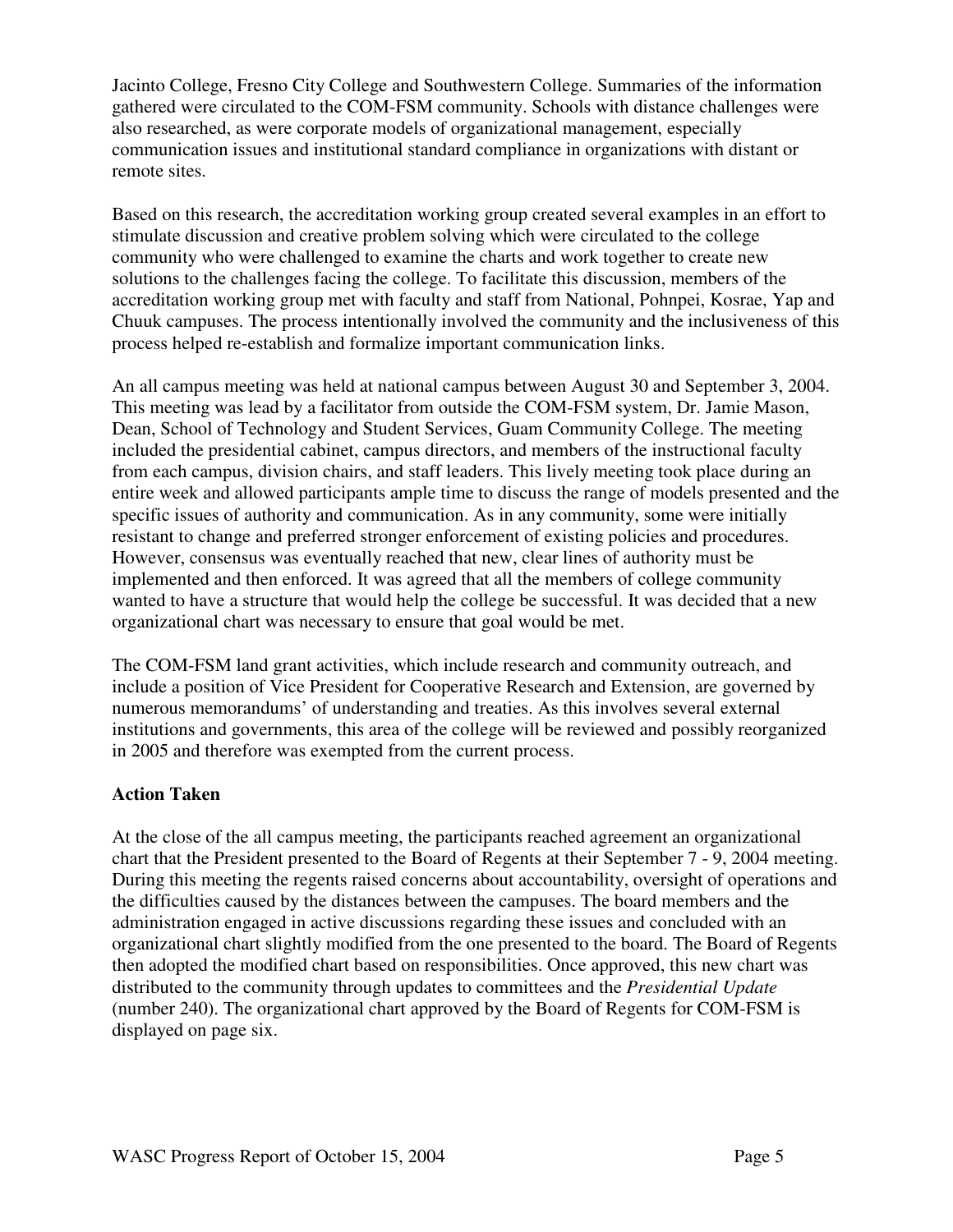#### **College of Micronesia – FSM Organizational Chart**

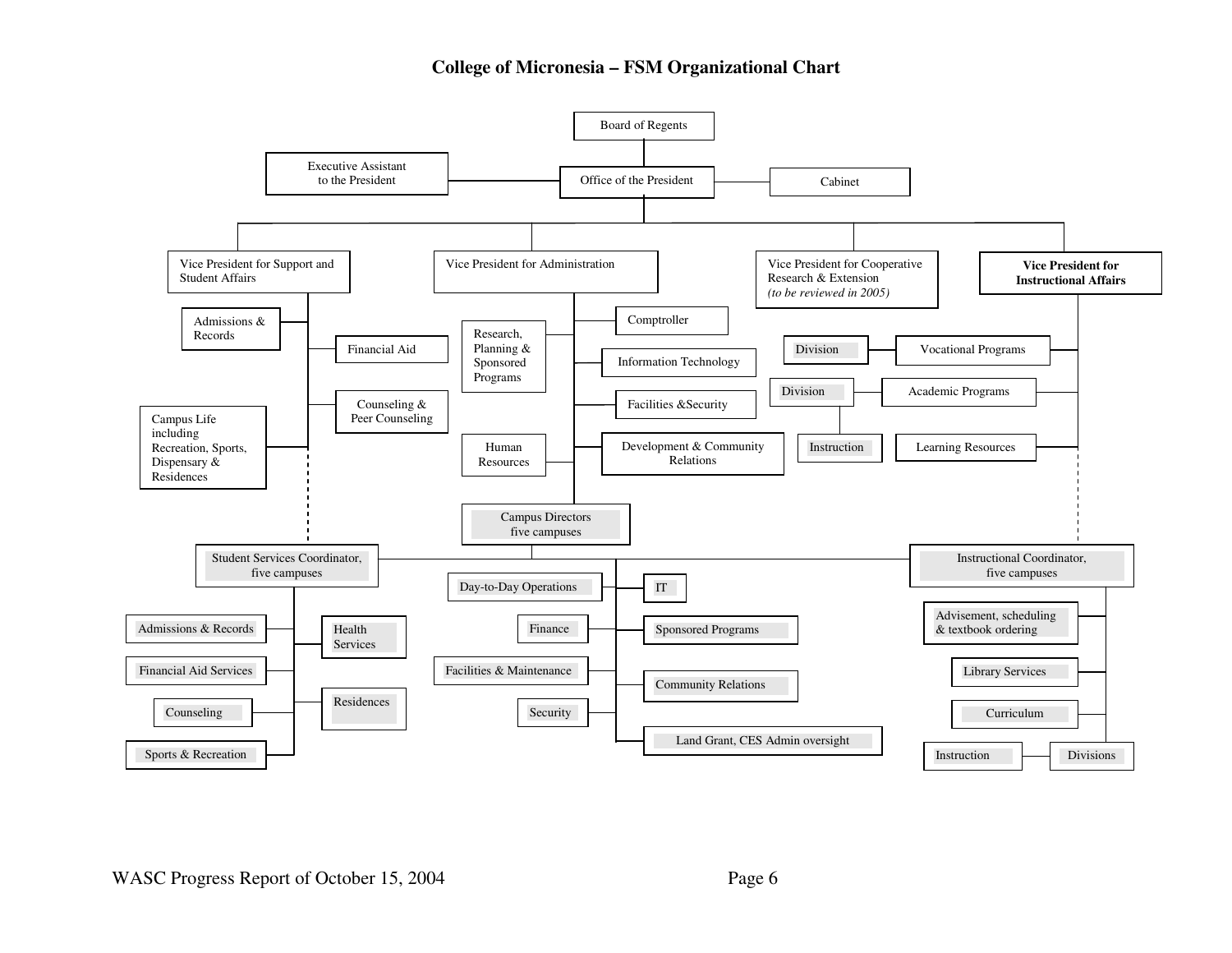Upon return from the board meeting, the members of the accreditation working group and other members of cabinet began working on the duties and responsibilities of the positions noted in the new organizational chart. These are a work in process as all current job descriptions will have to be reviewed; some will be revised, some created and others may be eliminated or expanded. However, in an effort to address recommendation #2, the delineations of authority, pathways of accountability, and delegation of authority flow within the new organizational model are provided in this report.

## **Lines of Authority: Instruction, Support and Student Affairs and Administration**

The new organizational chart changes two very important aspects of the institution's organization. The major changes are in the reporting relations between Vice Presidents and instructional and student services personnel and in the responsibilities of the campus directors.

- Vice Presidents address governance and content issues specific to each area.
- Campus directors address the management and operational issues specific to each site.

The new COM-FSM organizational model provides a clear line of authority and responsibility between instructional and student service coordinators, who are charged with implementing the instructional and student services policies, and those charged with the development of instructional and student services policy. Day to day operations of each campus are under the authority of the campus directors, who are charged with accountability for the campus operations. Campus directors will report to a newly created position, Vice President for Administration. The change takes into account the geographical locations of the campuses within the system and accommodates the need for accountability at the campuses.

The number of direct reports to the President has been reduced, and a new position in charge of administration will coordinate the infrastructure needs of our dispersed campuses. This position will help to reduce redundancy in our system and should achieve some economies of scale by coordinating activities. The position of Vice President for Instructional Affairs has been strengthened and the academic affairs directorship has been filled. The Vice President for Support and Student Affairs has also been strengthened and a residential life director position has been filled.

The new organizational chart facilitates a clear line of authority, which is detailed in the following tables. These tables identify the (a) lines of authority between administrators and the faculty and staff, and (b) different levels of responsibility. The highest level of authority in each table is the Vice President. The Vice President has final responsibly for all aspects of that area and therefore is labeled (I). This position delegates responsibilities to faculty and staff at the second level, which is labeled (II). Level two responsibilities include developing policies and procedures. In most instances, the implementation of these policies and procedures is the responsibility of the next levels of authority (III and IV). All levels of authority in all areas support and contribute to the achievement of student learning outcomes. Each level of authority is separated by a bolded line.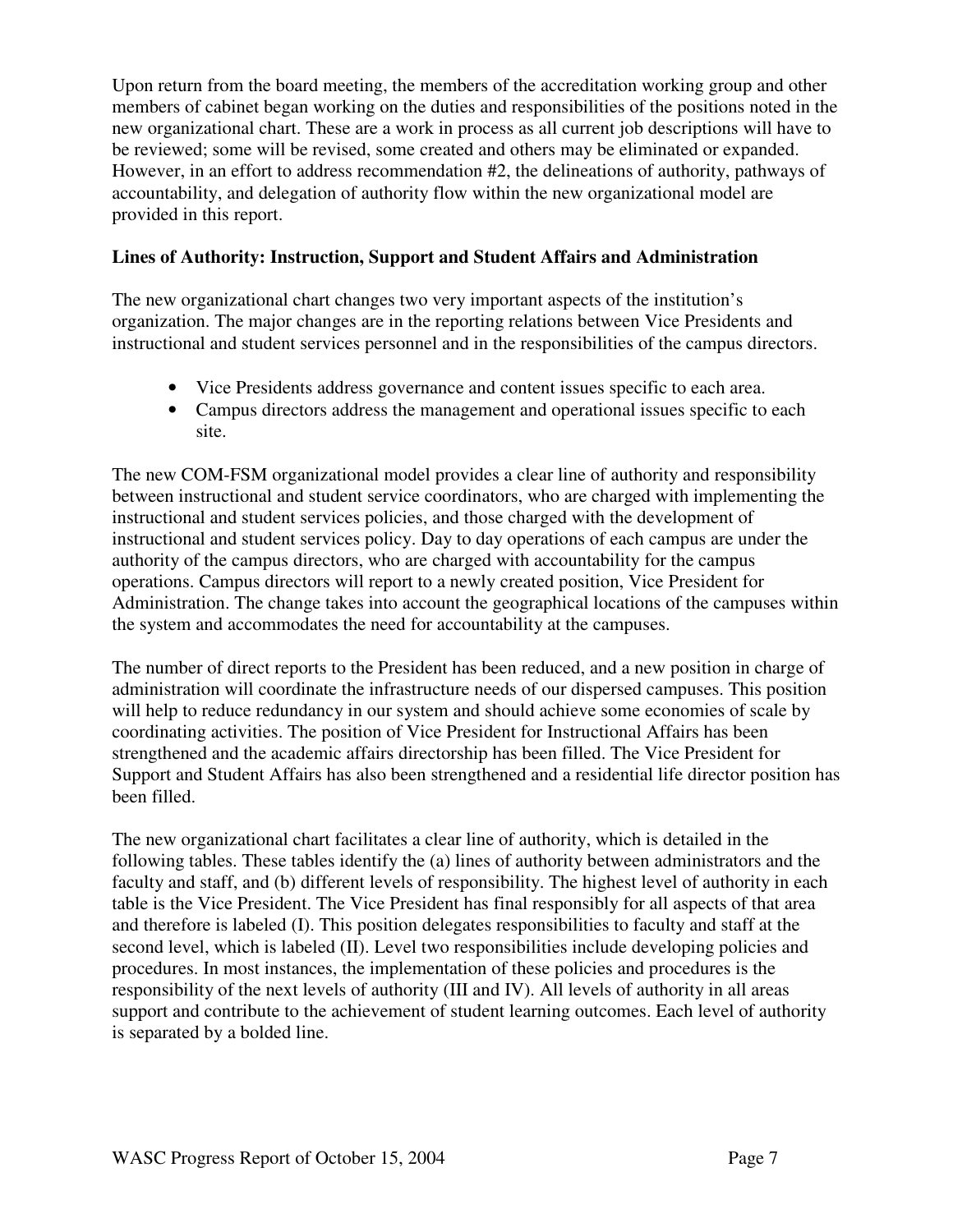## **Vice President for Instructional Affairs, Lines of Authority**

These tables demonstrate how these responsibilities are delegated to faculty and staff across all sites. As outlined here, all instructional programs across all sites report to the Vice President of Instructional Affairs. This will help COM-FSM maintain clear lines of authority and create consistent programming across all sites. The responsibilities of the Vice President for Instructional Affairs include instruction and learning resources and libraries throughout the COM-FSM system and are delegated in the following manner**:**

| <b>Position</b>                                  | Has responsibility for                               | <b>Delegates to</b>                |
|--------------------------------------------------|------------------------------------------------------|------------------------------------|
| (I) Vice President,                              | All Instruction at all campuses                      | Director, Academic Affairs         |
| <b>Instructional Affairs</b>                     |                                                      | (II)                               |
|                                                  |                                                      | Director, Vocational               |
|                                                  |                                                      | Education (II)                     |
| (II) Director,                                   | Development and oversight of                         | <b>Instructional Coordinators,</b> |
| Academic Affairs                                 | policies and procedures of designated                | state campuses & FMI (III)         |
|                                                  | academic programs at all campuses                    | Academic Division Chairs,          |
|                                                  |                                                      | national campus (III)              |
| (II) Director,                                   | Development and oversight of                         | <b>Instructional Coordinators,</b> |
| <b>Vocational Education</b>                      | policies and procedures of designated                | state campuses $\&$ FMI (III)      |
|                                                  | vocational programs at all campuses                  | Vocational Division Chair,         |
|                                                  |                                                      | national campus (III)              |
| (III) Instructional                              | Implementation of policies and                       | Instructors (IV)                   |
| Coordinators, state                              | procedures of academic and                           |                                    |
| campuses & FMI                                   | vocational programs; oversight of                    |                                    |
|                                                  | state campus division chairs and state               |                                    |
|                                                  | campus instruction and student                       |                                    |
|                                                  | learning outcomes                                    |                                    |
| (III) Academic &                                 | Implementation of policies and                       | Instructors (IV)                   |
| <b>Vocational Division</b><br>Chairs at national | procedures of academic and                           |                                    |
|                                                  | vocational programs and student<br>learning outcomes |                                    |
| campus                                           |                                                      |                                    |
| (IV) Instructors                                 | Student learning outcomes                            |                                    |

The above table demonstrates the Vice President of Instructional Affairs responsibilities for instruction across all campuses.

## Following the tables:

These number and level distinctions can be clarified with this example. Following the table from left to right, the first level of authority shows the Vice President of Instructional Affairs (I) who has responsibility for all instruction. The Vice President delegates this responsibility to the Directors of Academic Affairs (II) and Vocational Education (II). In the next level of authority, the Director of Academic Affairs has oversight over all academic programs on all campuses and the Director of Vocational Education has oversight over all vocational programs on all campuses.

They delegate these responsibilities to instructional coordinators (III) on state campuses and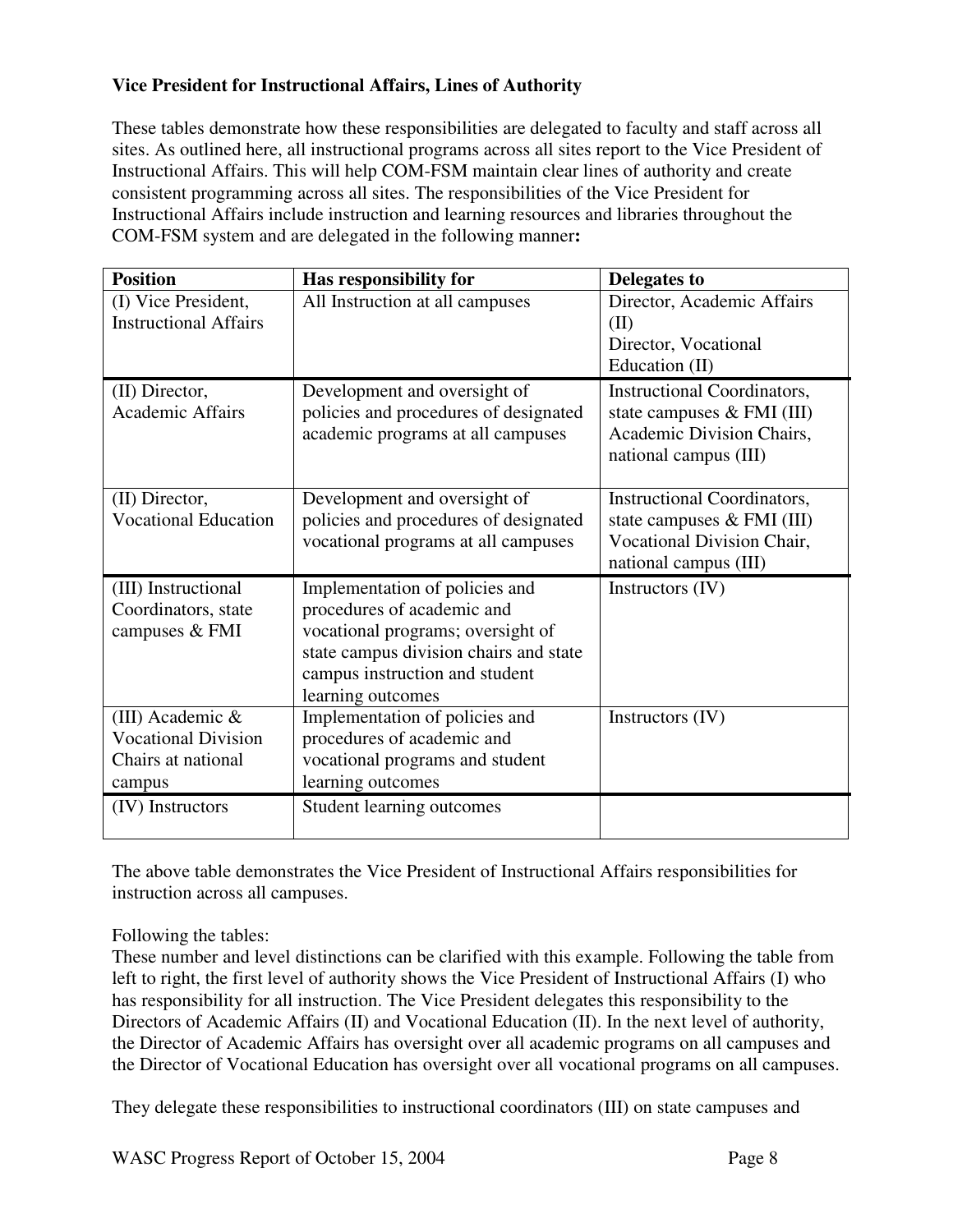FSM-FMI and to academic and vocational division chairs at the national campus (III). In the next level of authority, Instructional Coordinators (III) have oversight of Division Chairs and instruction at their campuses. Academic and Vocational Division Chairs at the national campus (III) have oversight of national campus instruction. All academic and vocational instruction is delegated to campus instructors (IV) who are responsible for student learning outcomes.

| <b>Position</b>                                                  | Has responsibility for                                                                                                                  | Delegates to                                                                                                                  |
|------------------------------------------------------------------|-----------------------------------------------------------------------------------------------------------------------------------------|-------------------------------------------------------------------------------------------------------------------------------|
| (I) Vice President,<br><b>Instructional Affairs</b>              | All learning resources at all campuses                                                                                                  | Director, Learning Resources<br>(II)                                                                                          |
| (II) Director, Learning<br>Resources                             | Development and oversight of policies<br>and procedures for learning resource<br>services for all campus libraries                      | All learning resource<br>employees at national<br>campus and instructional<br>coordinators at state<br>campuses and FMI (III) |
| (III) Learning resource<br>employees at national<br>campus       | Implements policies and procedures<br>for learning resource development for<br>national campus library and student<br>learning outcomes |                                                                                                                               |
| (III) Instructional<br>Coordinators at state<br>campuses and FMI | Implements policies and procedures<br>for learning resource services for<br>campus libraries and student learning<br>outcomes           | Library staff (IV)                                                                                                            |
| (IV) Library staff                                               | Implements policies and procedures<br>for learning resource services for<br>campus libraries and student learning<br>outcomes           |                                                                                                                               |

The center's resources include book collections, print media, electronic information access, digital collections, and media technology and computing equipment. The learning resources center uses the standards developed by the Association of College and Research to guide its planning and policies with respect to collections, services, and staffing.

In 1998, a grant to enhance library services across all campuses fostered collaborative developments to establish an interlibrary loan and document delivery service across all campuses. A staff development program was initiated which included all library staff in three training institutes. The program continues with on going yearly visits to campus libraries for technical assistance and training. In late September, key librarians from each campus met and established plans to streamline efforts to select and purchase core collection resources and commit to establish and follow consistent policies and procedures across all sites. The new line of authority between the state campus library to the Vice President for Instructional Affairs through the director of the learning resources at the national campus while linking with the state campus instructional coordinators, serves to formalize and give strength to the collaborative network already created informally by the library group and gives greater opportunities to enhance library services across all campuses.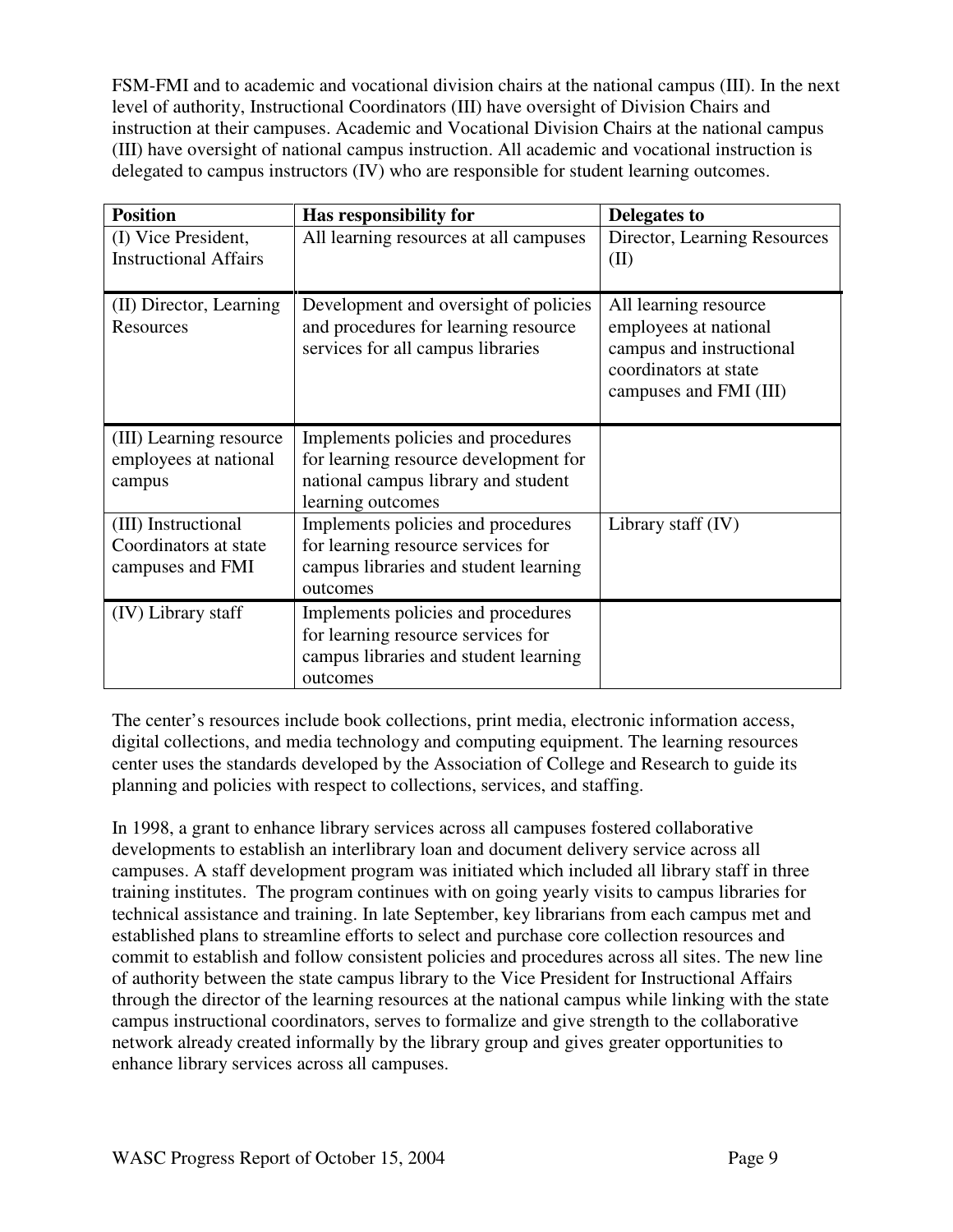## **Vice President for Support and Student Affairs, Lines of Authority**

Within this model all student support services programs report to the Vice President for Support and Student Affairs. This report structure also assigns all responsibility to the position at the top of the table, on level I. The Vice President delegates responsibility to second level managers for policy and procedure development. These managers delegate responsibility to others, usually on the third and fourth level, for implementation of the policies and procedures. Student learning outcomes are the responsibility of personnel at all levels of these tables. Clearly delegated responsibility in this area will maintain consistency in support services across all campuses. The responsibilities of the Vice President for Support and Student Affairs include admissions and student records, financial aid programs, student counseling programs, and campus life throughout the COM-FSM system and are delegated in the following manner:

| <b>Position</b>            | Has responsibility for                | Delegates to                         |
|----------------------------|---------------------------------------|--------------------------------------|
| (I) Vice President,        | All admissions and student record     | Coordinator, Admissions and          |
| <b>Support and Student</b> | management at all campuses            | Re cords (II)                        |
| <b>Affairs</b>             |                                       |                                      |
| (II) Coordinator,          | Development and oversight of policies | Admissions staff, national           |
| Admissions and             | and procedures regarding admissions   | campus $(III)$                       |
| Records                    | and student record management for all | <b>Student Service Coordinators,</b> |
|                            | campuses                              | state campuses and FMI (III)         |
|                            |                                       |                                      |
| (III) Admissions staff,    | Implementation of admissions and      |                                      |
| national campus            | student record management policies    |                                      |
|                            | and procedures, and student learning  |                                      |
|                            | outcomes                              |                                      |
| (III) Student services     | Implementation of admissions and      | Admissions staff                     |
| Coordinators, state        | student record management policies    |                                      |
| campuses & FMI             | and procedures and student learning   |                                      |
|                            | outcomes.                             |                                      |
| (IV) Admissions staff      | Implementation of admissions and      |                                      |
|                            | student record management policies    |                                      |
|                            | and procedures, and student learning  |                                      |
|                            | outcomes.                             |                                      |

The coordinator of admissions and records is in the process of creating new procedure manuals for the operations of all admissions and records activities. The student records database is centrally located in Palikir and data is electronically transmitted overnight from the state campuses. The manager of the database has been relocated to the institutional research and planning office to facilitate the flow of information.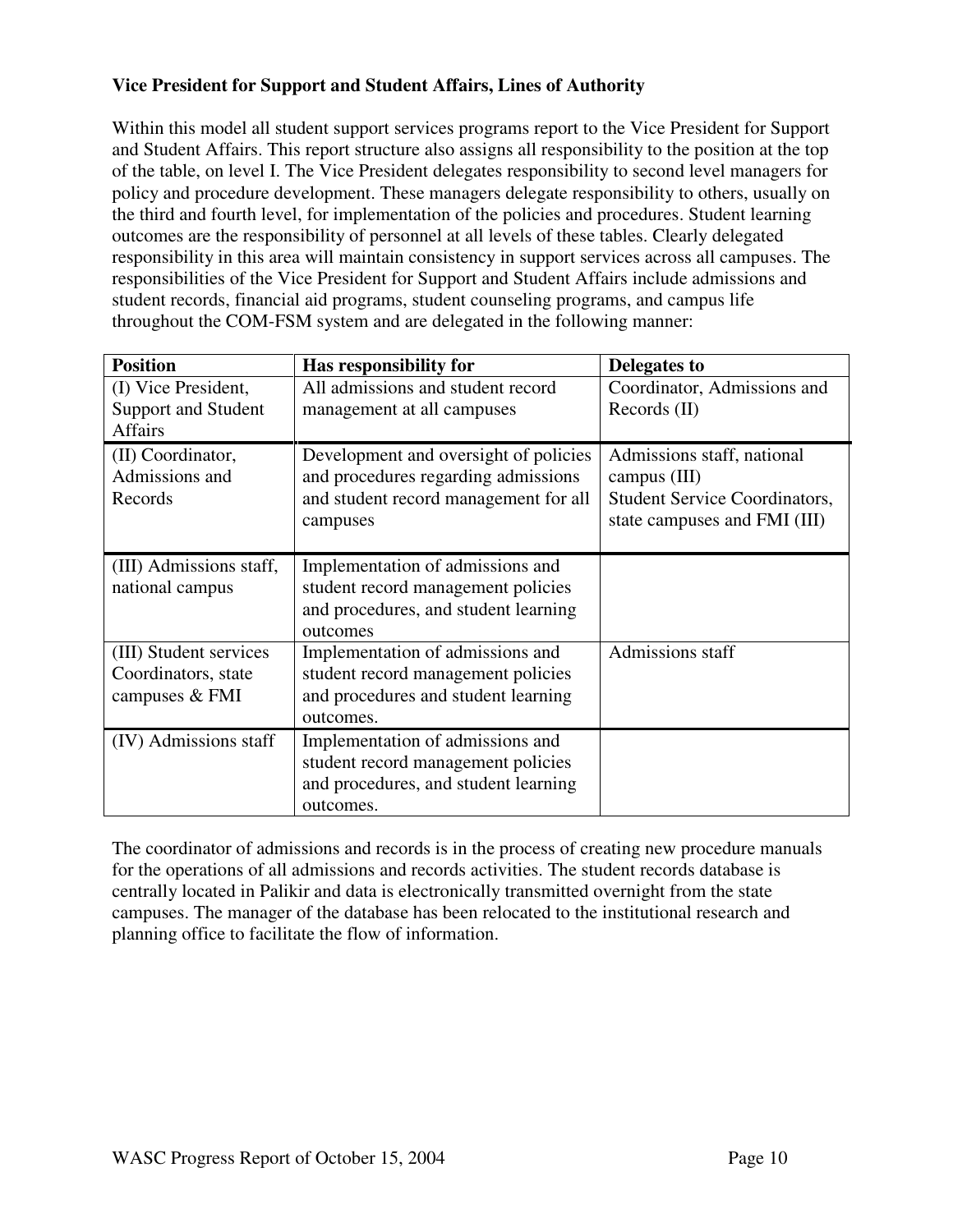| <b>Position</b>          | Has responsibility for                 | Delegates to                    |
|--------------------------|----------------------------------------|---------------------------------|
| (I) Vice President,      | All financial aid programs at all      | Coordinator, Financial Aid (II) |
| Support and Student      | campuses                               |                                 |
| <b>Affairs</b>           |                                        |                                 |
| (II) Coordinator,        | Development and oversight of           | Financial aid staff, national   |
| <b>Financial Aid</b>     | financial aid policies and procedures  | campuses (III)                  |
|                          | for all campuses                       | <b>Student Services</b>         |
|                          |                                        | Coordinators, state campuses    |
|                          |                                        | $&$ FMI (III)                   |
|                          |                                        |                                 |
| (III) Financial aid      | Implementation of financial aid policy |                                 |
| staff, national campus   | and procedures and student learning    |                                 |
|                          | outcomes                               |                                 |
| (III) Student Services   | Implementation of financial aid policy | (IV) Financial aid staff        |
| Coordinators, state      | and procedures and student learning    |                                 |
| campuses & FMI           | outcomes                               |                                 |
| (IV) Financial aid staff | Implementation of financial aid policy |                                 |
|                          | and procedures and student learning    |                                 |
|                          | outcomes                               |                                 |

All financial aid programs, both US federal and FSM government, are administered by the central financial aid office at the national campus. Information is gathered at all campus sites, and transmitted electronically and by fax to the national financial aid office. An electronic tracking system will be fully implemented by December 2004. Student financial aid fund distribution continues to be in accordance with the US federal regulations.

| <b>Position</b><br>(I) Vice President,<br>Support and Student | Has responsibility for<br>All student counseling services at all                       | Delegates to:<br>Lead Counselors at all                                                                                      |
|---------------------------------------------------------------|----------------------------------------------------------------------------------------|------------------------------------------------------------------------------------------------------------------------------|
| <b>Affairs</b>                                                | campus                                                                                 | campuses $(II)$                                                                                                              |
| (II) Lead Counselors<br>at all campuses                       | Development and oversight of<br>counseling policies and procedures for<br>all campuses | Counseling staff at the<br>national campus (III) and<br><b>Student Services Coordinator,</b><br>state campuses and FMI (III) |
| (III) Counseling staff<br>at national campus                  | Implementation of counseling policy<br>and procedures and student learning<br>outcomes |                                                                                                                              |

National, Pohnpei, and Chuuk campuses have full time counselors, while Yap and Kosrae campuses counselors are student services specialists, who have other responsibilities as well.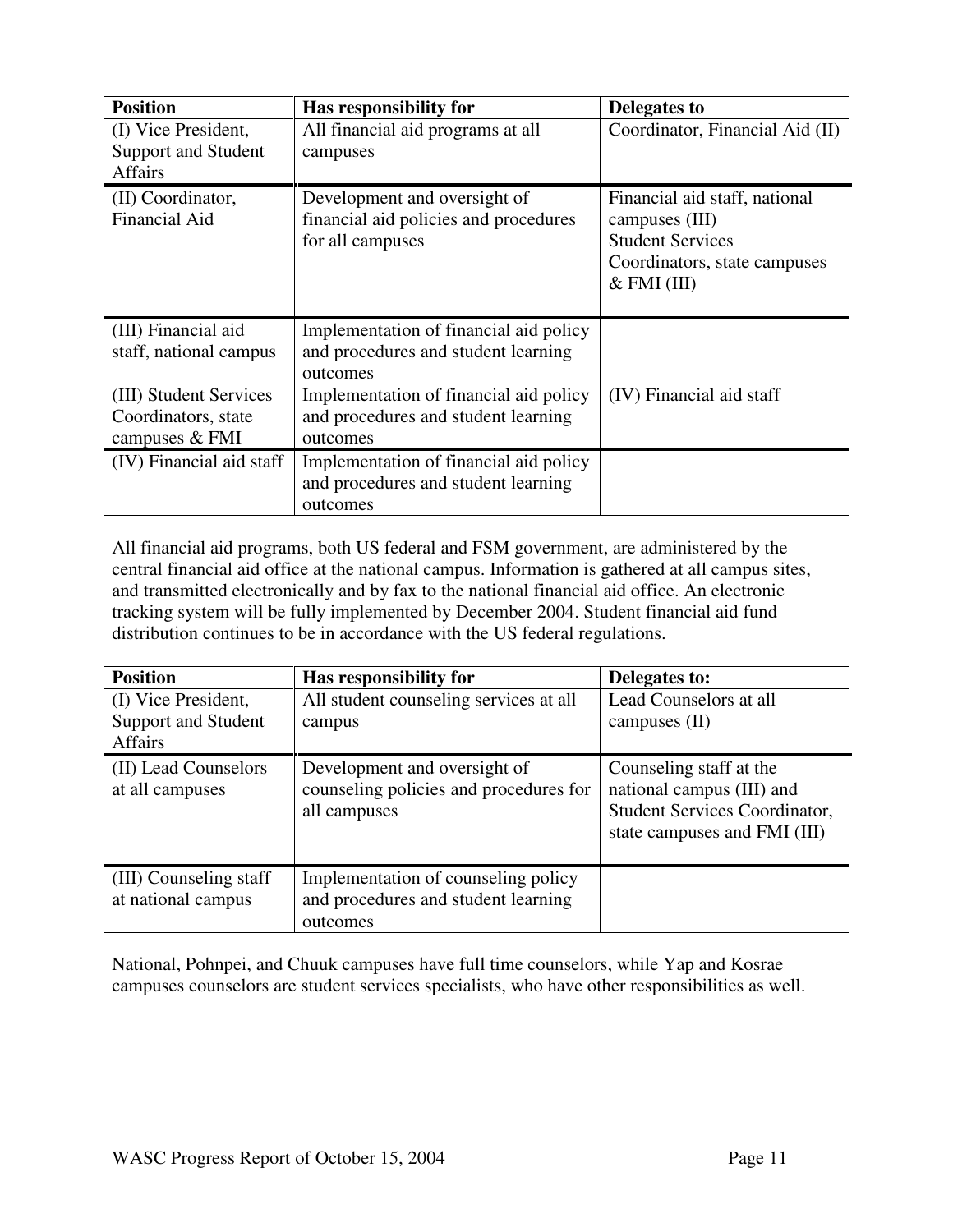| <b>Position</b>                                                                         | Has responsibility for                                                                                                                                                                                              | Delegates to:                                                                                                                                                                                                                       |
|-----------------------------------------------------------------------------------------|---------------------------------------------------------------------------------------------------------------------------------------------------------------------------------------------------------------------|-------------------------------------------------------------------------------------------------------------------------------------------------------------------------------------------------------------------------------------|
| (I) Vice President,<br><b>Support and Student</b><br><b>Affairs</b>                     | Campus life at all campuses                                                                                                                                                                                         | Director, Residential/Campus<br>Life $(II)$                                                                                                                                                                                         |
| (II) Director of<br>Residential/Campus<br>Life                                          | Development and oversight of policies<br>and procedures regarding sports &<br>recreation, health services and<br>residence hall for all campuses                                                                    | <b>Student Activities</b><br>Coordinator, national campus<br>(III)<br><b>Student Services</b><br>Coordinators, state campuses<br>$&$ FMI (III)<br>Nurse, national campus (III)<br>Residence hall managers,<br>national campus (III) |
| (III) Student Activities<br>Coordinator, national<br>campus                             | Implements policies and procedures<br>for sports and recreation and student<br>learning outcomes                                                                                                                    | Sports and recreation staff,<br>national campus (IV)                                                                                                                                                                                |
| (III) Student Services<br>Coordinators, state<br>campuses & FMI                         | Implements policies and procedures<br>for sports & recreation activities,<br>health promotion activities, and<br>residence hall and student learning<br>outcomes                                                    | Designated staff, state<br>campuses $&$ FMI (IV)                                                                                                                                                                                    |
| (III) Nurse, national<br>campuses                                                       | Implements policies and procedures<br>for the outpatient dispensary, health<br>promotion activities and student<br>learning outcomes                                                                                |                                                                                                                                                                                                                                     |
| (III) Residence hall<br>managers, national<br>campuses                                  | Implements policies and procedures<br>for residence hall living and activities<br>and student learning outcomes                                                                                                     | Residential advisors (IV)                                                                                                                                                                                                           |
| (IV) Sports and<br>recreation staff,<br>national campus<br>(IV) Residential<br>advisors | Implements policies and procedures<br>for sports and recreation activities and<br>student learning outcomes<br>Implements policies and procedures<br>for residence hall activities and<br>student learning outcomes |                                                                                                                                                                                                                                     |
| (IV) Designated staff,<br>state & national<br>campuses                                  | Implements policies and procedures<br>for Sports and recreation; health<br>promotion; and residence hall policies<br>and procedures and student learning<br>outcomes                                                |                                                                                                                                                                                                                                     |

The Vice President for Support and Student Affairs is responsible for campus life at all campuses. The new position, director of residential/campus life brings together a number of student service providers at COM-FSM who are using student development theory to inform campus programs and co-curricular activities. This director oversees health, sports, recreation and residential life on all campuses. Leaders then work with their staffs to implement student learning outcomes.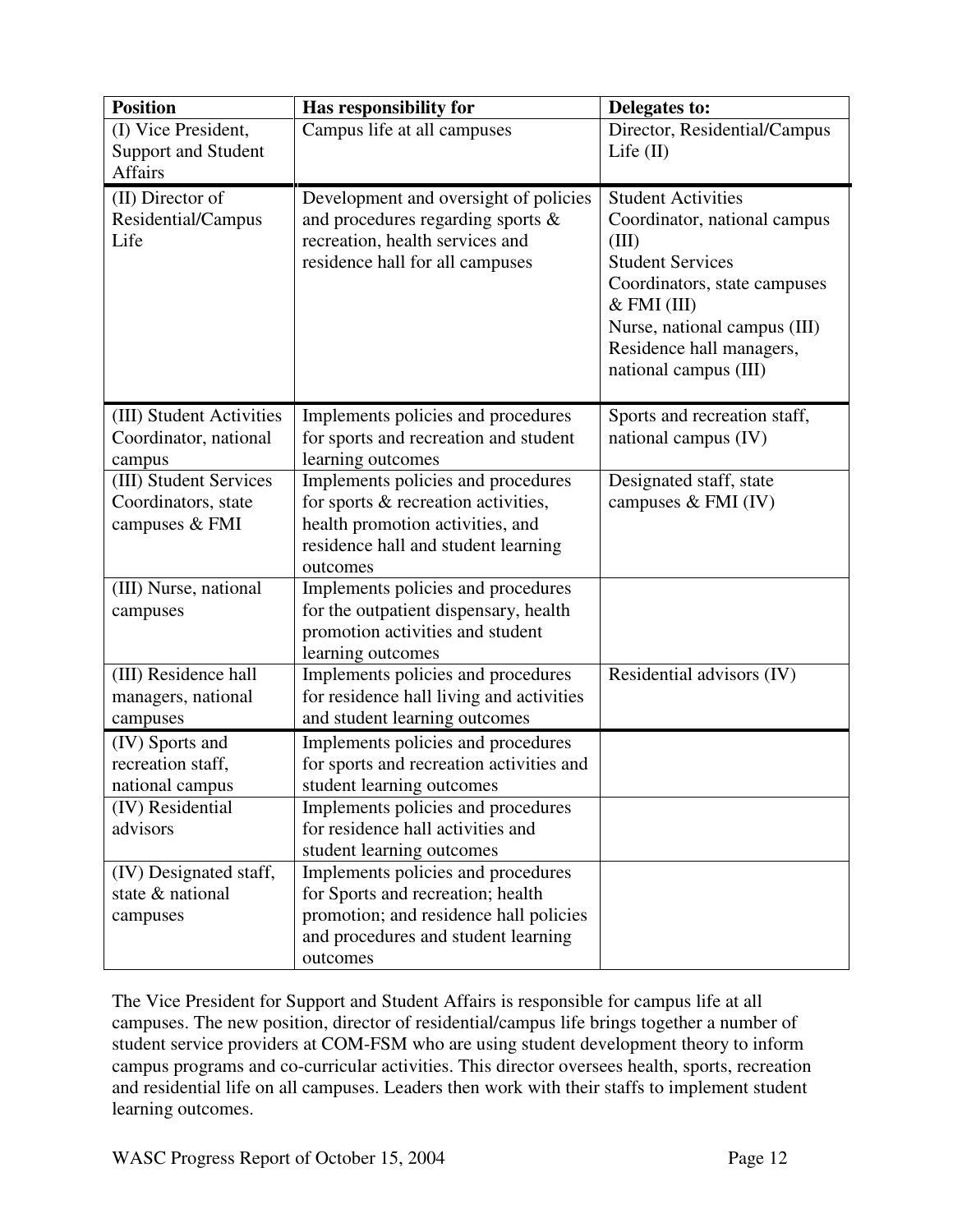## **Vice President for Administration, Lines of Authority**

One of the major changes in the organization of the college is the creation of a new Vice President for Administration. The infrastructure of the college will be consolidated under this Vice President and coordinated across the campuses. Funding for this position will be included in the current 2006 budget process. However, in the interim, the college President intends to begin meeting with the direct reports to this position and organizing the division. The position description is under development and will be advertised as soon as funds are available. The responsibilities of the Vice President for Administration include all fiscal operations, human resource management, institutional research and planning, information technology, maintenance and capital improvement, development and community relations, campus safety and operations throughout the COM-FSM system and are delegated in the following manner:

| <b>Position</b>        | Has responsibility for                   | <b>Delegates to</b>             |
|------------------------|------------------------------------------|---------------------------------|
| (I) Vice President,    | All fiscal operations of the institution | Comptroller (II)                |
| Administration         |                                          |                                 |
| (II) Comptroller       | Oversight and development of policies    | Business office staff, national |
|                        | and procedures for budget                | campus(III)                     |
|                        | development and control,                 | Campus Directors (III)          |
|                        | management of cash, payroll              | <b>Bookstore Manager (III)</b>  |
|                        | activities, financial statements,        | Food Services Manager (III)     |
|                        | coordinating the conduct of the          |                                 |
|                        | external audit, and management of        |                                 |
|                        | auxiliary enterprises                    |                                 |
| (III) Business office  | Implementation of finance policies       |                                 |
| staff, national campus | and procedures                           |                                 |
|                        |                                          |                                 |
| (III) Campus directors | Implementation of finance policies       | Fiscal Officers, state campus   |
|                        | and procedures and business office       | and FMI (IV)                    |
|                        | functions at state campuses and FMI      |                                 |
| (III) Bookstore        | Implementation of bookstore policies     | Campus Directors, state         |
| Manager, national      | & procedures at all campuses             | campuses and FMI (IV)           |
| campus                 |                                          |                                 |
| (III) Food Services    | Implementation of cafeteria policies     | (IV) Cafeteria staff            |
| Manager, National      | and procedures at national campus        |                                 |
| campus                 |                                          |                                 |
| (IV) Fiscal Officers,  | Implementation of finance policies       |                                 |
| state campus and FMI   | and procedures and business office       |                                 |
|                        | functions at state campuses and FMI      |                                 |
| (IV) Campus            | Implementation of bookstore policies     | staff                           |
| Directors, state       | & procedures and student learning        |                                 |
| campuses and FMI       | outcomes                                 |                                 |
| (IV) Cafeteria staff,  | Implements and ensures smooth            |                                 |
| national campus and    | operations of cafeteria functions at     |                                 |
| <b>FMI</b>             | National & FMI campuses and student      |                                 |
|                        | learning outcomes                        |                                 |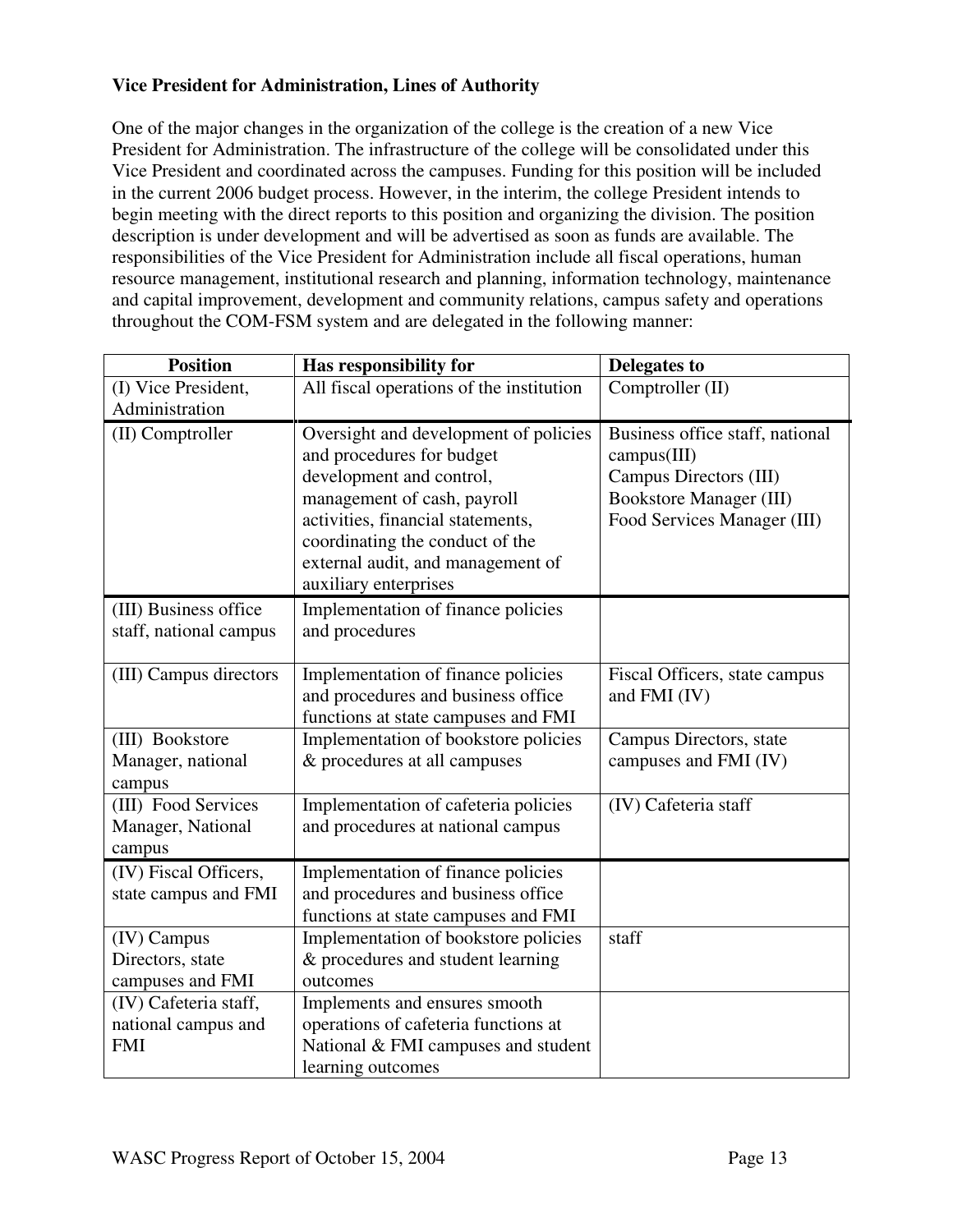The fiscal operations of the institution will be the responsibility of the newly created Vice President of Administration. Fiscal and auxiliary enterprises management is delegated to the comptroller who oversees policy and procedure development and implementation at all campuses. This includes the budget development and control, management of cash, payroll activities, financial statements, coordinating the conduct of external audit, and management of auxiliary enterprises.

| <b>Position</b>                       | Has responsibility for                           | Delegates to                       |
|---------------------------------------|--------------------------------------------------|------------------------------------|
| (I) Vice President,<br>Administration | All human resources functions at all<br>campuses | Director, Human Resources,<br>(II) |
|                                       |                                                  |                                    |
| (II) Director, Human                  | Oversight and development of human               | Campus Directors (III)             |
| Resources                             | resource policies and procedures                 | Human resources staff (III)        |
|                                       |                                                  |                                    |
| (III) Campus Directors                | Implementation of human resource                 | <b>Staff</b>                       |
|                                       | policies and procedures and student              |                                    |
|                                       | learning outcomes                                |                                    |
| (III) Human Resource                  | Implementation of human resource                 |                                    |
| staff                                 | policies and procedures and student              |                                    |
|                                       | learning outcomes                                |                                    |

Human resources are managed centrally, under the direction of the human resources director at national campus. The director, with the advice of a committee, is responsible for the development of human resource policies and procedures. The committee, made up of faculty and staff members, provides representation and support. The director uses hiring committees at each site to assist with hiring and works closely with department and division heads in implementing policies. The director has oversight of all human resources functions at all campuses.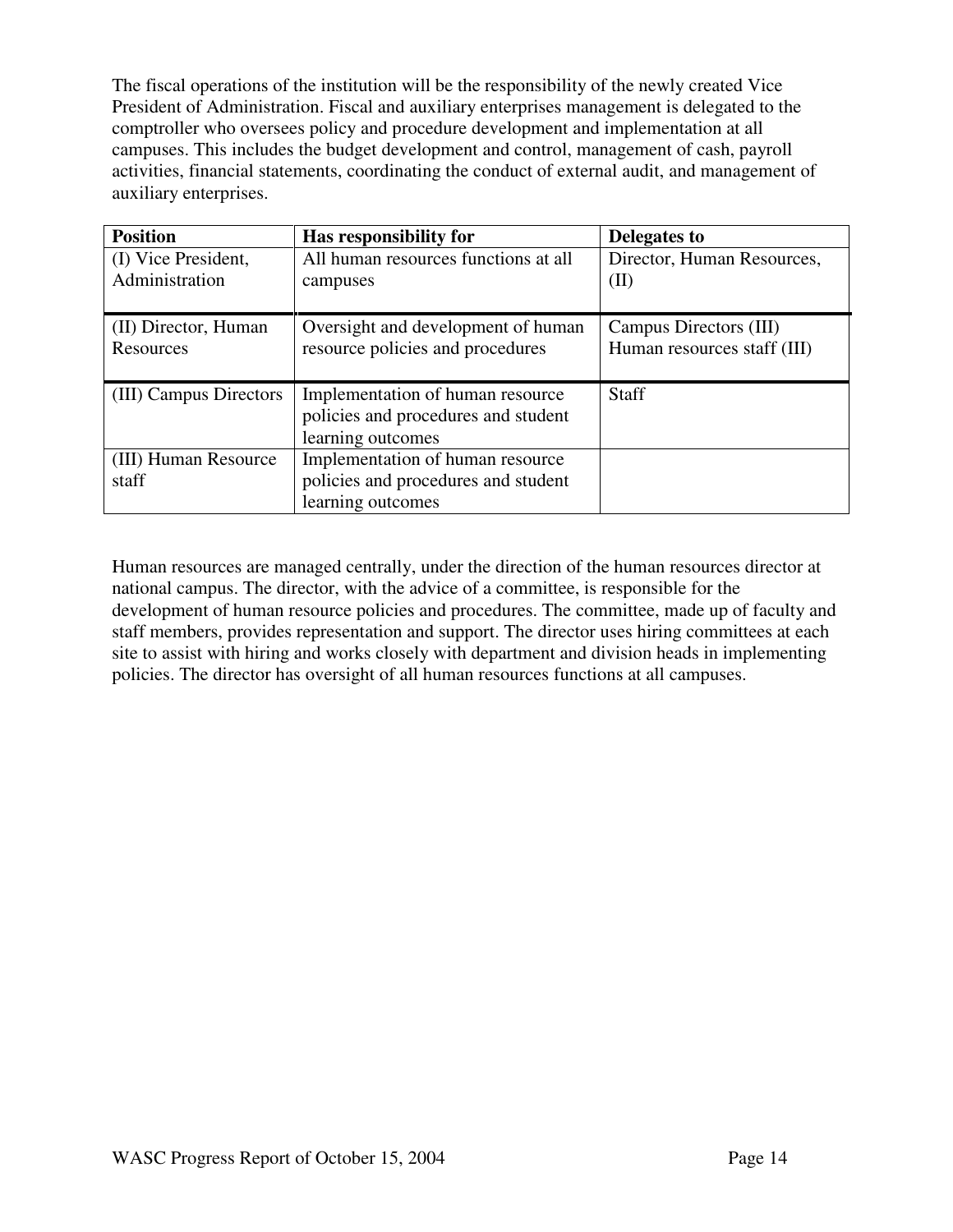| <b>Position</b>         | Has responsibility for                   | <b>Delegates to</b>                 |
|-------------------------|------------------------------------------|-------------------------------------|
| (I) Vice President,     | Institutional research and planning      | Director, Research and              |
| Administration          |                                          | Planning                            |
| (II) Director, Research | Oversight and development of             | <b>Sponsored Programs</b>           |
| and Planning            | institutional research and planning      | Facilitator (III)                   |
|                         | policies and procedures, accreditation   | Institutional Effectiveness &       |
|                         | activities, and oversight of sponsored   | <b>Assessment Coordinator (III)</b> |
|                         | programs                                 | Data Management                     |
|                         |                                          | Coordinator (III)                   |
| (III) Sponsored         | Development of policies and              | Campus Directors (IV)               |
| Programs Facilitator    | procedures that ensure compliance        |                                     |
|                         | with US federal regulations and          |                                     |
|                         | providing assistance to sponsored        |                                     |
|                         | programs                                 |                                     |
| (III) Institutional     | Development of institutional             | Research and planning staff &       |
| Effectiveness &         | assessment and planning policies and     | all organizational units and        |
| Assessment              | procedures for the entire college        | faculty and staff of the entire     |
| Coordinator             |                                          | college                             |
| (III) Data Management   | Implementation of institutional          | Student records office staff        |
| Coordinator             | research policies and procedures and     | (IV)                                |
|                         | distribution of information to assist in |                                     |
|                         | decision-making for all campuses and     |                                     |
|                         | student learning outcomes                |                                     |
| (IV) Research and       | Implementation of institutional          |                                     |
| planning staff          | research policies and procedures and     |                                     |
|                         | distribution of information to assist in |                                     |
|                         | decision-making for all campuses and     |                                     |
|                         | student learning outcomes                |                                     |
| (IV) Campus directors   | Implementation of policies and           | <b>Sponsored Program Managers</b>   |
|                         | procedures that ensure compliance        | at all campuses                     |
|                         | with US federal regulations and          |                                     |
|                         | providing assistance to sponsored        |                                     |
|                         | programs                                 |                                     |

The Institutional Research and Planning Office has recently been refocused and expanded. Efforts are underway to integrate all aspects of planning, evaluation and resource allocation and incorporate research and data in a strategic plan that contains measurable outcomes, is well documented and widely disseminated. Campus wide data management has been added to the office responsibilities and is expected to improve information dissemination.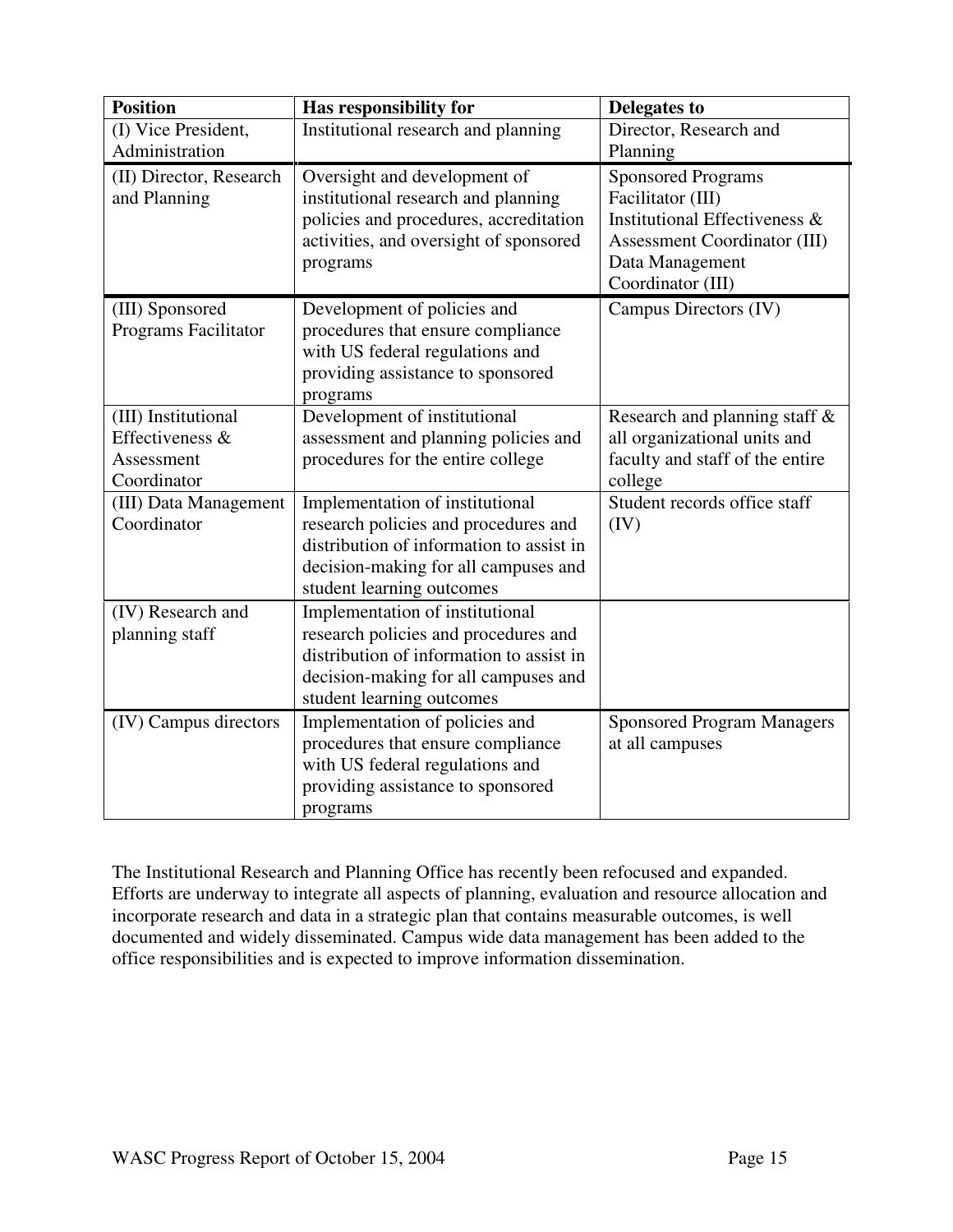| <b>Position</b>          | Has responsibility for                | Delegates to             |
|--------------------------|---------------------------------------|--------------------------|
| (I) Vice President,      | All information technology systems at | Director, Information    |
| Administration           | all campuses                          | Technology (II)          |
|                          |                                       |                          |
| (II) Director of         | Develops and oversees information     | IT technicians, national |
| Information              | technology policy and procedures for  | campus $(IV)$            |
| Technology               | all campuses                          | Campus directors, state  |
|                          |                                       | campuses and FMI (III)   |
| (III) Campus Directors   | Implements information technology     | IT technicians $(IV)$    |
|                          | policies and procedures; ensures      |                          |
|                          | smooth operation of information       |                          |
|                          | technology at all campuses; student   |                          |
|                          | learning outcomes                     |                          |
| (IV) IT technicians, all | Assists with operation of computer    |                          |
| campuses                 | systems and student learning          |                          |
|                          | outcomes                              |                          |

Institutional technology systems offer support to the college by integrating technology into classrooms; addressing the ongoing needs of students, faculty and staff who require technical assistance; and maintaining an infrastructure that supports usage across all campuses. Technological systems bridge the gaps between a remote, developing community with the modern facilities that are required to achieve student learning outcomes.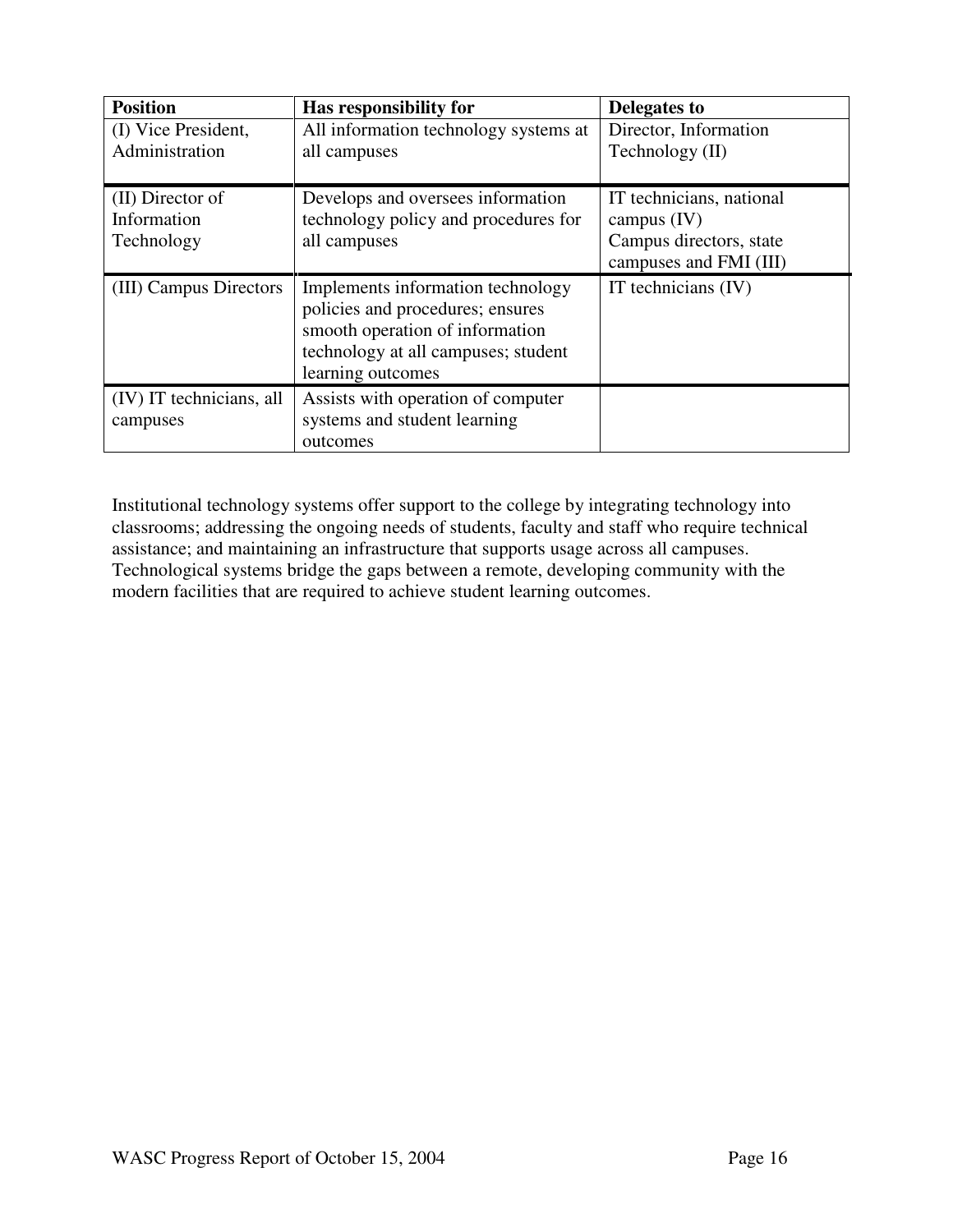| <b>Position</b>                                                    | Has responsibility for                                                                                                                       | Delegates to                                                                                                                                                                                                                    |
|--------------------------------------------------------------------|----------------------------------------------------------------------------------------------------------------------------------------------|---------------------------------------------------------------------------------------------------------------------------------------------------------------------------------------------------------------------------------|
| (I) Vice-President,                                                | All maintenance and security                                                                                                                 | Director, Maintenance (II)                                                                                                                                                                                                      |
| Administration                                                     | functions at all campuses                                                                                                                    |                                                                                                                                                                                                                                 |
| (II) Director,<br>Maintenance                                      | Oversight and development of policies<br>and procedures for all maintenance<br>activities, capital projects and security<br>at all campuses. | Maintenance workers, national<br>campus<br>Project coordinator for CIP<br>and ID Projects (III)<br>State & FMI campus directors<br>(III)<br>Head of security, national<br>campus (III)<br>Security contracts, campuses<br>(III) |
| (III) Capital Projects<br>Coordinator                              | Implements capital projects                                                                                                                  | Contractors                                                                                                                                                                                                                     |
| (III) State $&$ FMI<br>campus directors                            | Implementation of maintenance &<br>security procedures and student<br>learning outcomes                                                      | Lead maintenance $\&$ security<br>personnel at each campus (IV)                                                                                                                                                                 |
| (III) Head of security<br>National campus                          | Implementation of security procedures<br>and student learning outcomes                                                                       | Security guards                                                                                                                                                                                                                 |
| (IV) Lead<br>Maintenance &<br>security personnel at<br>each campus | Implementation of maintenance<br>procedures and student learning<br>outcomes                                                                 | Maintenance workers                                                                                                                                                                                                             |

The Vice President for Administration has responsibility for maintenance. Maintenance in this organizational structure has oversight of facility and grounds upkeep as well as institutional security at the national campus. At the state campuses, security is contracted to outside providers and therefore is not linked to security staff at the other campuses. While each campus manages its own security staff, the functions of security, including record keeping and reporting, fall under the authority of the director of maintenance and is the overall responsibility of the Vice President of Administration.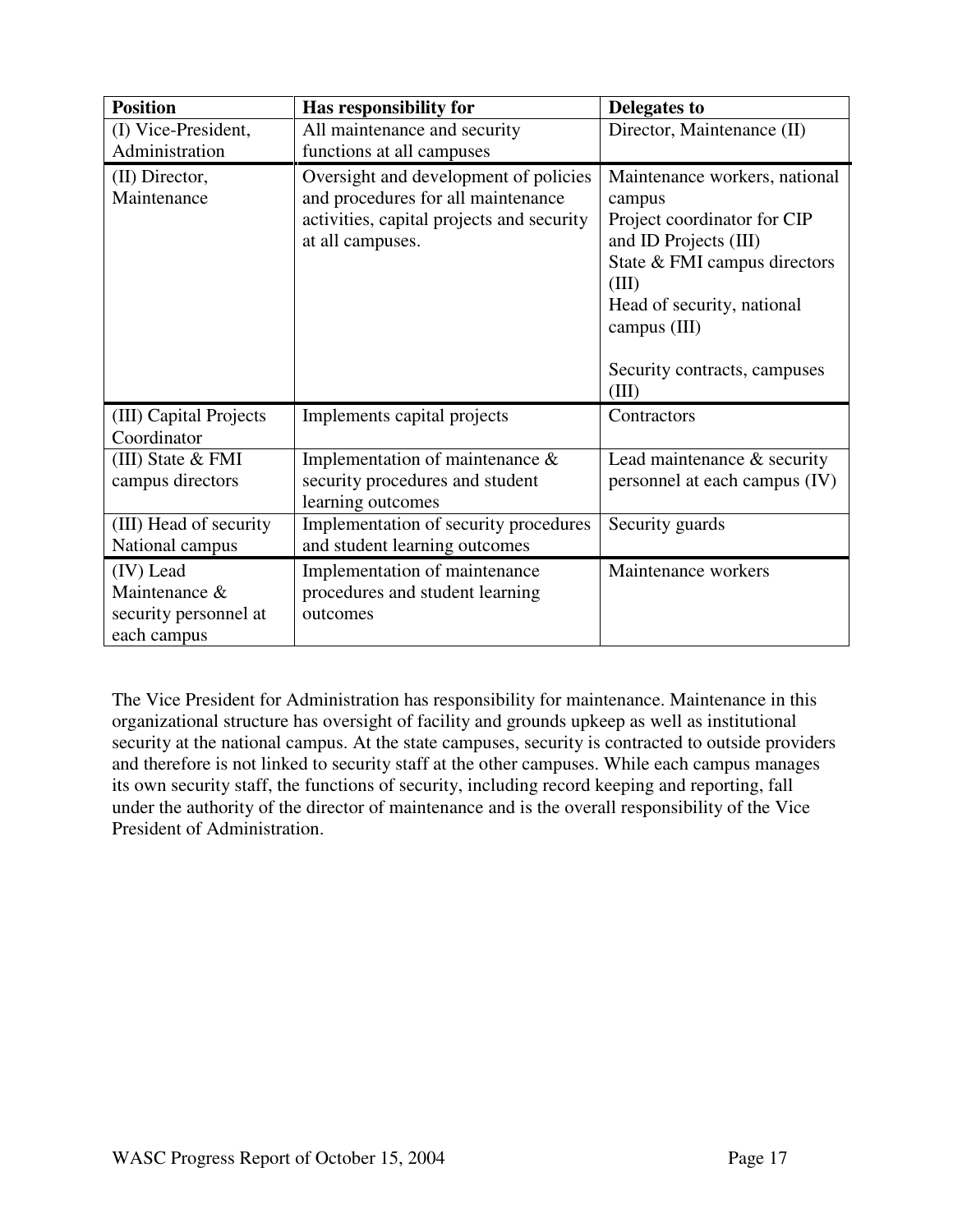| <b>Position</b>            | Has responsibility for                  | Delegates to                      |
|----------------------------|-----------------------------------------|-----------------------------------|
| (I) Vice President,        | All fundraising/development and         | Director, Development and         |
| Administration             | community relations functions at all    | Community Relations (II)          |
|                            | campuses                                | (Planned for 2006)                |
| (II) Director,             | Oversight of all development            | Fundraising committee and         |
| Development and            | activities at all campuses and policies | senior administrative staff (III) |
| <b>Community Relations</b> | on community relations for all          |                                   |
|                            | campuses                                |                                   |
| (III) Fundraising          | Implementation of development and       |                                   |
| committee members $\&$     | community outreach activities and       |                                   |
| senior administrative      | student learning outcomes               |                                   |
| staff                      |                                         |                                   |

This position is designed to support the long term financial health of the college by helping the institution increase the endowment fund. The position is part of the implementation phase of reorganization process and is budgeted for FY2006.

| <b>Position</b>        | Has responsibility for               | Delegates to                        |
|------------------------|--------------------------------------|-------------------------------------|
| (I) Vice President,    | Administration of all state campuses | State & FMI campus directors        |
| Administration         | $\&$ FMI                             | (II)                                |
|                        |                                      |                                     |
| (II) Campus Directors, | Development of campus                | <b>Instructional Coordinators</b>   |
| state & FMI            | administrative policies and          | (III)                               |
|                        | procedures; oversight and            | <b>Student Service Coordinators</b> |
|                        | coordination of operations           | (III)                               |
|                        |                                      | Administrative staff (III)          |
| (III) Instructional    | Implementation of instructional      | Department chairs and               |
| Coordinators           | policies and procedures and student  | Instructors (IV)                    |
|                        | learning outcomes                    |                                     |
| (III) Student Service  | Implementation of student support    | Student support services staff      |
| Coordinators           | services policies and procedures and | (IV)                                |
|                        | student learning outcomes            |                                     |
| (III) Administrative   | Implementation and coordination of   | Staff                               |
| staff                  | day to day activities including      |                                     |
|                        | community activities, budget,        |                                     |
|                        | oversight of sponsored programs,     |                                     |
|                        | facilities and maintenance, capital  |                                     |
|                        | projects, security, information      |                                     |
|                        | technology, Land Grant operations    |                                     |
|                        | and personnel and student learning   |                                     |
|                        | outcomes                             |                                     |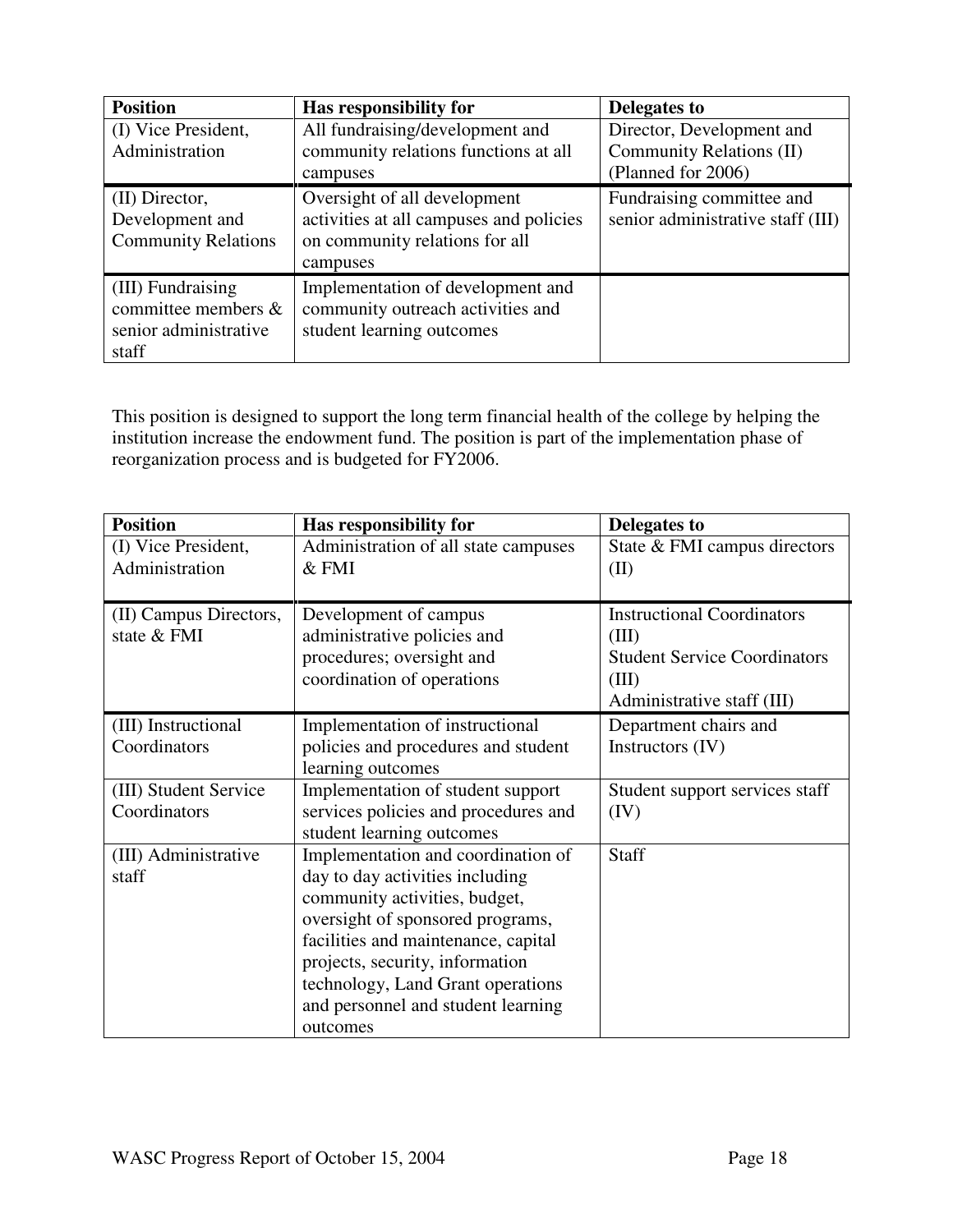## **Campus Organization**

The most significant changes in the new organizational chart occur at the campus level. There were major changes to the roles of the campus directors, the instructional coordinators and the student services coordinators. These changes were the focus of much discussion and consideration was given for the operations of the relatively remote campuses; corporate models of operation that demonstrate central controls and remote operations were reviewed and discussed; local community and political needs were also given consideration; and issues of communication and accountability were weighed. The college is currently in phase one of the implementation process and training for these new roles is being developed. In this report, the college will outline proposed changes, although modifications will surely occur during the process of developing the positions and duties over the coming months.

The Board of Regents approved an organizational model in which campus directors' report directly to the Vice President for Administration. In this way, campus directors will manage the day-to-day operations of their campuses and maintain local oversight. Campus Directors duties now include:

- management of campus operations including finance, security, and community relations and government relations,
- supervision of campus instructional and student service coordinators,
- Address the needs of faculty, staff, students and other stakeholders to appropriate levels within the organization.

The campus directors supervise and support the instructional and student service coordinators. In this way, operations will be coordinated at the local level. The campus director oversees all administrative support which will ensure smooth operations and together, these three key positions are responsible for implementing programs and services in order to achieve the student learning outcomes. These coordinators are the direct link from the instructional and student service programs to the state and FMI campuses.

The instructional coordinators are immediately supervised by the campus directors, but work with the Vice President of Instructional Affairs to ensure that the students on their campuses are receiving consistent instruction. This includes working directly with faculty to develop and monitor campus instructional programs and ensure student learning outcomes are met. The duties of the instructional coordinators also include:

- Coordinating professional development for instructors,
- Supporting the evaluation of student learning outcomes,
- Conducting evaluations of programs annually.

Student service coordinators play a similar role to instructional coordinators, but receive direction from the Vice President of Support and Student Services. This will ensure that students on all campuses are benefiting from a positive living and learning environment and that there continues to be focus on student learning outcomes. Other duties of student services coordinators include:

- Coordinates student activities and counseling services,
- Oversees admissions, financial aid, residential and recreation programs,
- Manages registration and monitors enrollment data with instructional coordinator.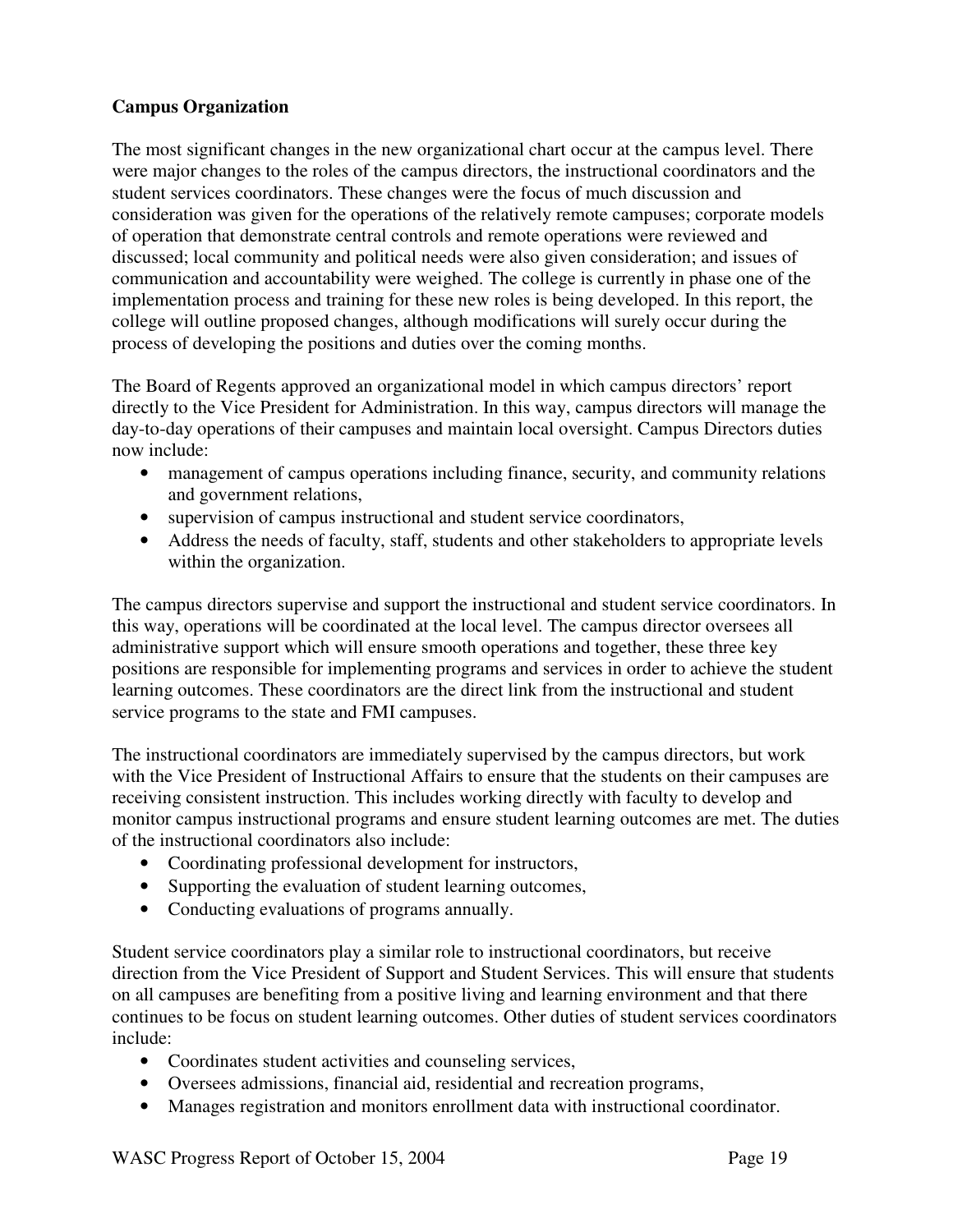## **Results Achieved to Date**

The staff, faculty and Board of Regents of the College of Micronesia-FSM have performed a major amount of organizational work in a very short period of time. As the new school year begins, the community is becoming aware of the changes already implemented and those under development. The new organizational chart is being implemented and clear, frequent communication is obvious. A newsletter has been initiated, Presidential Updates are regularly posted on the web, and wireless communication networks now allow internet communication for all of the campuses. New procedures for regular reporting practices are being implemented under the Vice Presidents and their staff. State campuses and the FMI are organizing the duties under the three branches of the organizational chart. While these changes are in their infancy, some have been implemented and are discussed here. Senior staff visited campuses between July and October. The Board of Regents held the quarterly meeting in Chuuk in September. Campus directors attended meetings at national campus in May and July and will be arriving again on October 18, 2004.

| <b>Activity</b>                      | <b>Timeline</b>            | <b>Primary Responsibility</b> |
|--------------------------------------|----------------------------|-------------------------------|
| Spensin James assumes Presidential   | March 10, 2004;            | Presidential search           |
| duties                               | Presidential search        | committee & Board of          |
|                                      | expected completion        | Regents                       |
|                                      | December 2004              |                               |
| Administrative procedures and        | Begun in March, process    | President, cabinet, faculty & |
| activities restructured and          | will be ongoing            | staff                         |
| strengthened (regular committee      |                            |                               |
| meetings, procedures reinstituted,   |                            |                               |
| communication regularized)           |                            |                               |
|                                      |                            |                               |
| Initiation of regular dialogue with  | March 2004 and ongoing     | Board of Regents, President   |
| FSM President & state and national   |                            | & Cabinet                     |
| leaders to discuss the future of the |                            |                               |
| college                              |                            |                               |
| Key personnel vacant positions       | Spring and summer 2004     | Human resources dept $\&$     |
| advertised and filled                |                            | hiring committees             |
| Campus Director's meeting on         | May 13 & 14, 2004          | President & cabinet           |
| administrative policies and          |                            |                               |
| procedures                           |                            |                               |
| Accreditation working group to       | July 7, 2004 – Spring 2005 | President, ALO, cabinet &     |
| coordinate response to               | (Twice weekly meetings     | faculty members               |
| <b>ACCJC/WASC</b> recommendations    | July & August, 2004)       |                               |
|                                      |                            |                               |
| Dissemination of information and     | July 20, 2004 - August 30, | President, accreditation      |
| gathering of feedback on             | 2004                       | working group, faculty/staff  |
| organizational structure and         |                            | senate, division chairs,      |
| governance                           |                            | campus directors, faculty &   |
|                                      |                            | staff                         |

#### **Recent Activities in Response to Recommendation #2 for COM-FSM**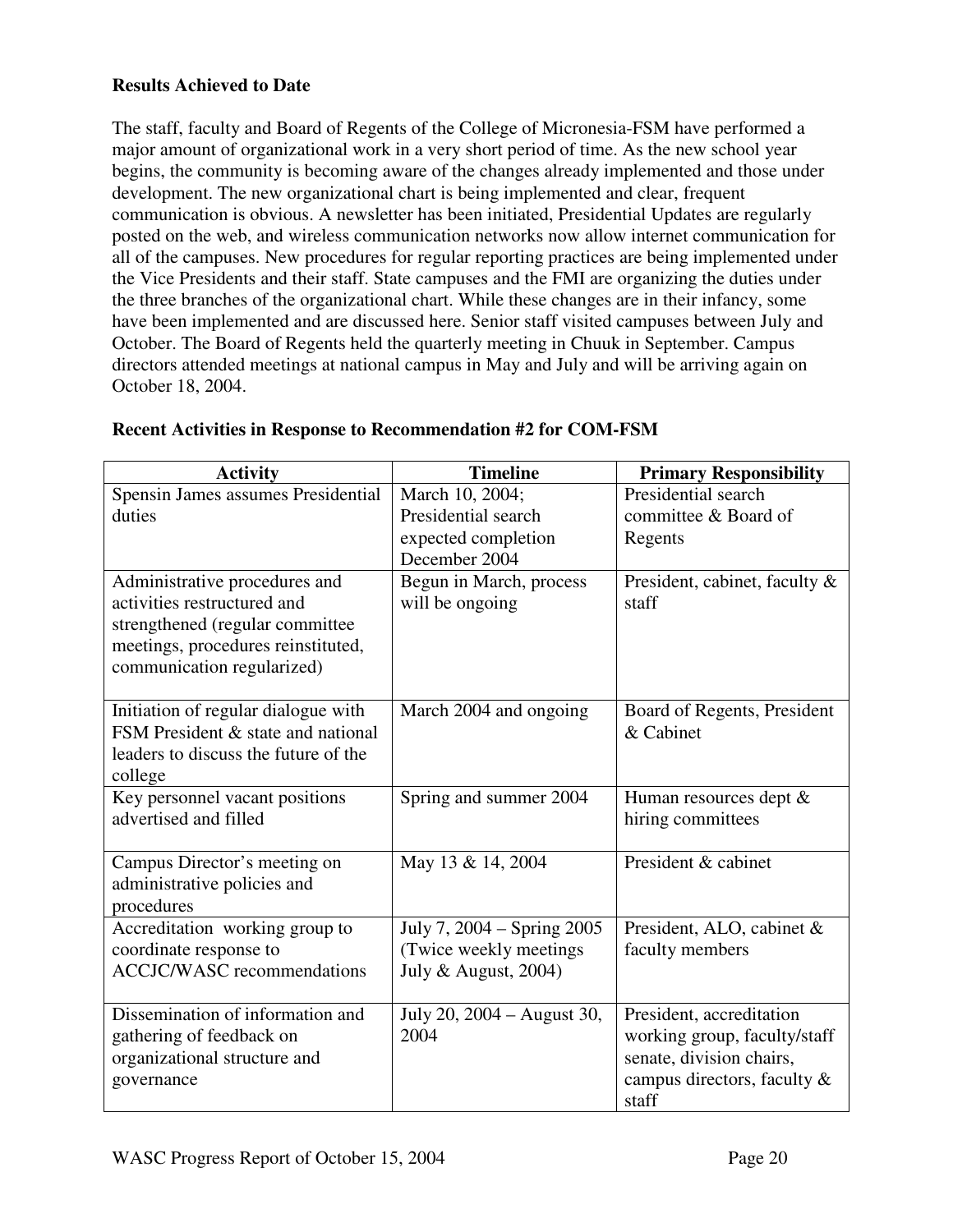| <b>Activity</b>                                                                                                    | <b>Timeline</b>                  | <b>Primary Responsibility</b>                                                                             |
|--------------------------------------------------------------------------------------------------------------------|----------------------------------|-----------------------------------------------------------------------------------------------------------|
| Faculty and staff visit Guam<br>Community College, Office of<br><b>Assessment/Institutional</b>                    | August 24 – 29, 2004             | VPSSA, IRPO personnel &<br>key faculty                                                                    |
| Effectiveness                                                                                                      |                                  |                                                                                                           |
| All campus meeting to achieve<br>consensus on reorganization to<br>achieve clear, consistent lines of<br>authority | August 30 – September 2,<br>2004 | President, accreditation<br>working group, and division<br>chairs, campus directors,<br>faculty and staff |
| Report findings of the all campus<br>meeting to the BOR, Board<br>approved organization chart<br>completed         | September 6, 2004                | Board of Regents, President<br>& admin staff                                                              |
| Publication of the annual report for<br>2001-2003                                                                  | March – September 2004           | President & Board                                                                                         |
| Pacific Post Secondary Education<br>Council meeting with DOI $&$<br><b>WASC</b>                                    | September 13 – 15, 2004          | President                                                                                                 |
| Description of the duties and<br>responsibilities of the positions<br>delineated in the lines of authority         | October 15, 2004                 | Accreditation working<br>group                                                                            |
| Submission to ACCJC                                                                                                | October 15, 2004                 | President, ALO &<br>accreditation working group                                                           |

# **Additional Plans the Institution Has Developed**

The work described in this report, to meet the timeline for recommendation #2, will now be integrated with the work that has been happening on all four recommendations, especially planning. The accreditation working group has now begun the implementation process. Frequent, clear communication will continue and trainings are being developed that include evaluation measures. All members of the college community are being included.

We have broken the process into three manageable parts or phases: implementation, integration and evaluation. This three phase plan allows the college to make modifications as necessary as we learn about new issues and become better at the process. In describing these phases, we have attempted to consider several aspects of the process, such as monitoring, student learning outcomes, planning and assessment, staffing, training, and funding.

COM-FSM is fortunate in having ready access to Guam Community College, which has been a leader in implementing the Nichols model of institutional assessment. The College of Micronesia-FSM and GCC have been working together to assist COM-FSM in establishing a similar program. Recently several key faculty and staff members benefited from several days of training at GCC. COM-FSM has also hired an institutional effectiveness coordinator to work with the managers in integrating the performance-based budget objectives and the goals of the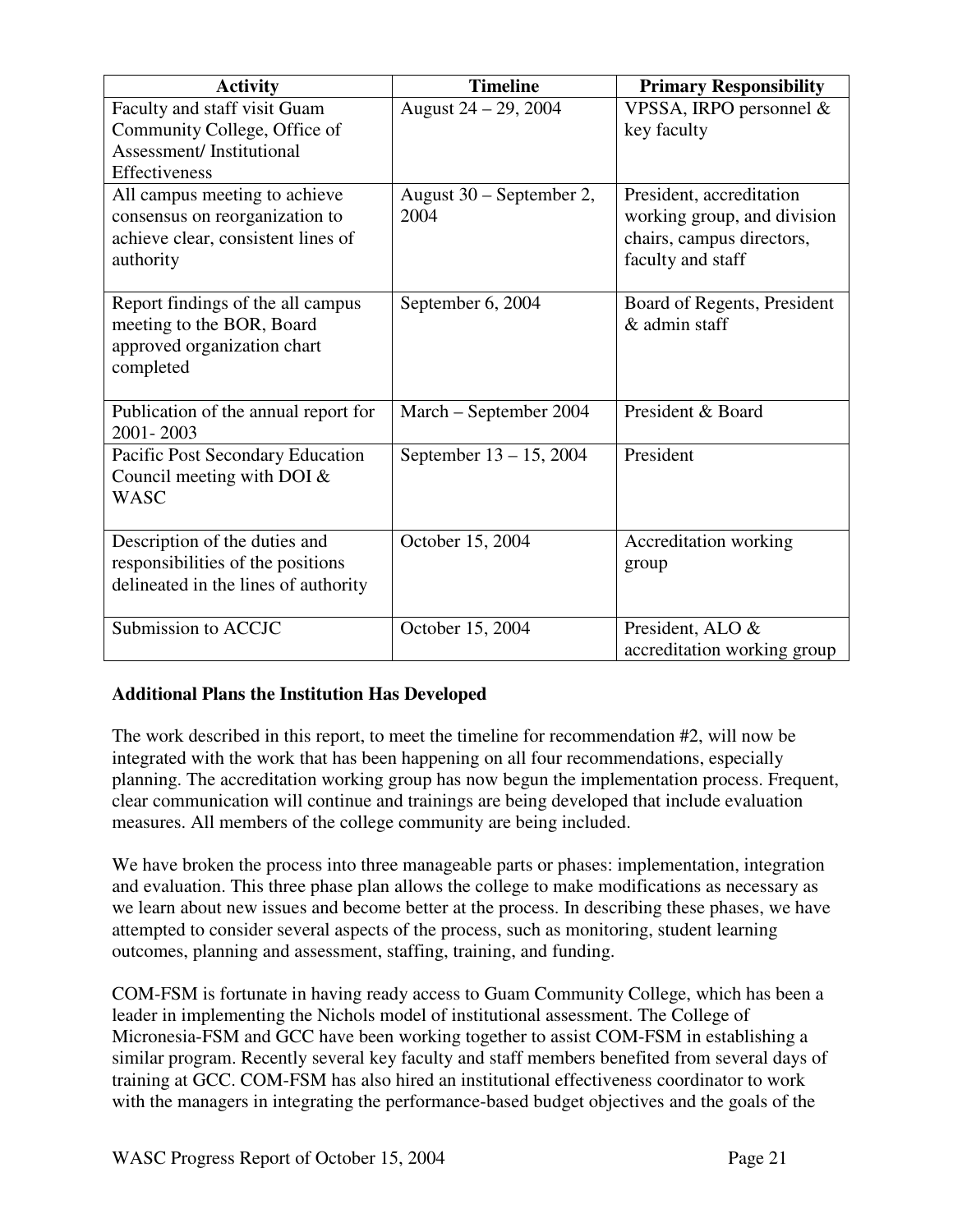strategic plan. These activities will be going on during the implementation phase of this plan.

COM-FSM is committed to and has a plan for implementing student learning outcomes. The first program to be evaluated will be general education curriculum. Each academic division will identify specific courses for initial assessment, establish the criteria, and eventually, determine benchmarks for that area.

In October, seven members of the faculty and staff will attend a WASC sponsored student learning outcomes training in Glendale, California. This training will improve and focus their skills and allow them to assist the COM-FSM community on how to create, evaluate and implement student learning outcomes.

## **Phase I - IMPLEMENTATION October 2004 – December 2004**

The first phase of this plan is implementation. The primary tasks during phase one of the implementation phase are to specify the details of the changes, and to transition faculty and staff to the new organizational structure. Some changes will be spread over a year, while other changes can be fully implemented in a shorter period of time.

One important component of implementing institutional change is educating the college community. An accreditation hyperlink will be added to the college website to allow easy access to current information. To help the faculty and staff in all divisions understand the changes and transition taking place, the leaders from instruction, administration and student support services will hold training sessions. The purpose of these trainings will be to introduce the functional procedures, such as communication, assessment and student learning outcomes, and clarify lines of authority.

The college is strengthening oversight to ensure that programs and services are consistent across all campuses. More and frequent visits between campuses are being planned. The Vice Presidents and senior staff members will make campus visits and observe instruction and support, meet with faculty, observe classes, and review syllabi and student work.

These observations will create a dialogue regarding the delivery of instruction and student services. This dialogue will include change implementation; the delivery of quality programming, and staffing. These visits will be supplemented with regular email, fax, phone and web-based communication which should strengthen institutional leadership and the connections between the campuses.

There are a number of staff positions that will be created and adjusted as a result of this new structure. The addition of the instructional and student services coordinators at the state campuses will not require additional funding because on some campuses current staff are already addressing the responsibilities that are assigned to these coordinators.

The plans include creating a new division, which will eventually be under the guidance of a new Vice President for Administration. This division will include the integrated activities of finance, human resources, research and planning, information technology, facilities, maintenance and security, and development and community relations. During phase one, the Interim President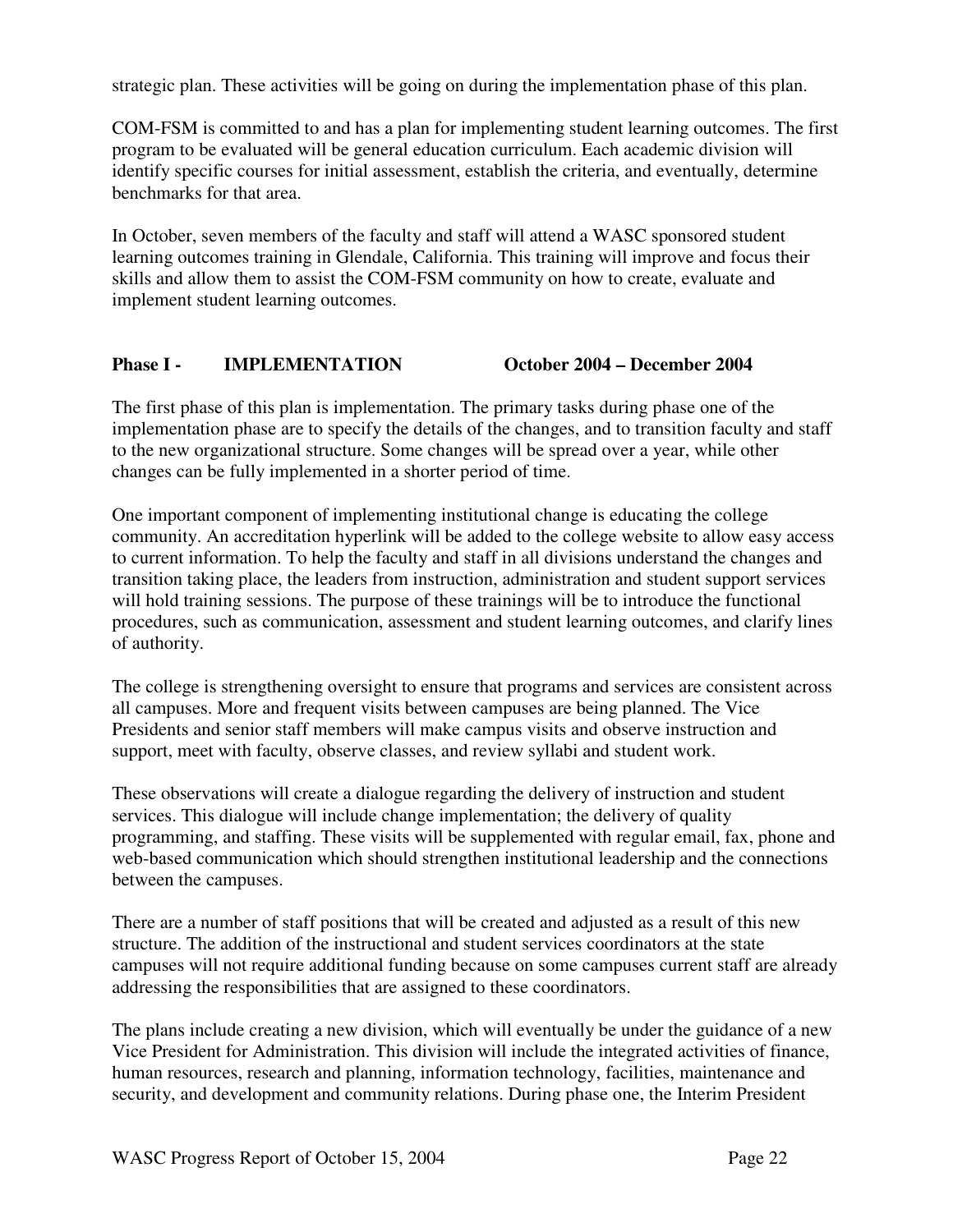Spensin James will facilitate division meetings, write the VPA job description, and begin the process of integration. The group will seek functional efficiencies and identify areas needing improvement. Interim leadership of this group will be addressed in phase two.

# **Phase II INTEGRATION January 2005 – April 2005**

By January, the college expects to have implemented many changes, including having completed the presidential search. This phase will be informed by the training that will take place in the first implementation phase. It is also planned that members of the Board of Regents will also undergo WASC training in January 2005.

During the second phase of this plan COM-FSM will implement many institutional assessment and evaluation activities. One example is COM-FSM's evaluation of its strategic plan which will help the college community determine the direction of the institution. Outcomes of ongoing assessment and evaluation at COM-FSM will include identifying institutional priorities, clarifying student learning outcomes, coordinating benchmarks for evaluation and incorporating strategic thinking and planning into decision-making.

Monitoring and improved communication will continue with regular visits among the campuses. Evaluation planning should have resulted in identifiable outcome measures. The strategic plan evaluation will be underway and findings from this evaluation will be addressed to the planning council, the committee formally charged with considering the future of the college, and to the community.

Faculty, staff and community members will be meeting regularly to coordinate how the college will integrate planning and assessment into institutional activities. Therefore in one year, COM-FSM has scheduled an evaluation to determine if the changes are supporting (a) consistency across campuses and (b) student learning outcomes. During the integration phase, the faculty will create benchmarks for evaluation. They will also help the community integrate these outcomes into the curriculum.

In addition, the curriculum committee and additional members of the faculty will develop a model for assessing whether student learning outcomes are being consistently implemented, addressed and achieved on all campuses.

In recent developments, the FSM and US governments have ratified an agreement known as Compact II. While this Compact ensures at least a degree of funding, for the next 20 years, COM-FSM and government leaders are engaged in a discussion about long terms plans for the institution. This dialogue includes issues specific to the college's mission, enrollment, and the increased costs of educating and supporting students. The Executive Director of WASC, Ms. Barbara Beno, is planning a visit to our campus during this phase. Planning council will assist her in furthering the dialogue with the nation's leaders.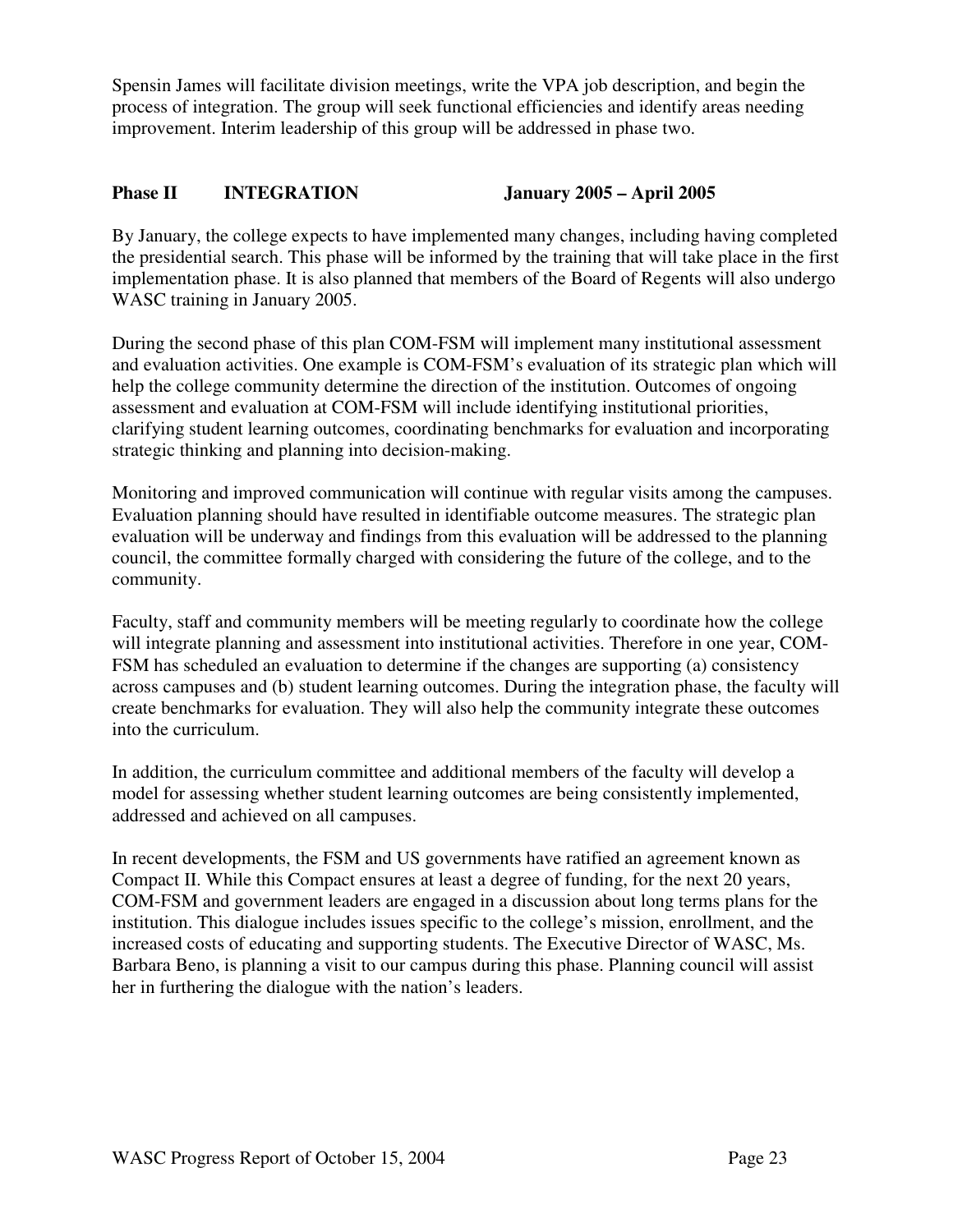#### **Phase III 62 EVALUATION** May 2005 – October 2005

The third phase of this plan is expected to primarily involve evaluating the changes made to the organization. This evaluation will help COM-FSM determine where adjustments need to be made to improve lines of authority and consistency across all campuses. The criteria for this evaluation will be established by faculty and staff committees and will focus on evaluation of student learning outcomes.

This phase will be informed by the two previous phases and by other changes in the community. The strategic plan evaluation will be complete and the findings and recommendation from the evaluation will be presented to the college community. The findings of this report will inform future institutional planning and evaluation.

COM-FSM is scheduled to review, and possibly reorganize, all land grant activities in 2005. Because this position was not a part of this reorganization process it will undergo evaluation separately. The Vice President of Administration and other staff changes will be implemented and evaluation will begin based on the outcomes of the division during the year. Finally we will be using some of our findings from these evaluations to inform how we develop our budget for FY2007.

| <b>Activity</b>                     | <b>Timeline</b>          | <b>Primary</b>          |
|-------------------------------------|--------------------------|-------------------------|
|                                     |                          | <b>Responsibility</b>   |
| Develop new VP Admin position       | October – December       | President, cabinet      |
| (to be included in the FY2006)      | 2004                     | &finance committee      |
| budget)                             |                          |                         |
|                                     |                          |                         |
| Coordination of performance-based   | September 2004 –         | Institutional research  |
| budget and evaluation of strategic  | March 2005               | and planning            |
| plan goals                          |                          |                         |
|                                     |                          |                         |
| Increase internal and external      | ongoing                  | Presidential updates,   |
| awareness of organizational changes |                          | newsletter              |
| and content of reports to           |                          |                         |
| <b>ACCJC/WASC</b>                   |                          |                         |
|                                     |                          |                         |
| <b>ACCJC/WASC Student learning</b>  | October $22 - 24$ , 2004 | seven faculty and staff |
| outcomes training in Glendale       |                          | members                 |
|                                     |                          |                         |
| College-wide Implementation,        | October - December       | Accreditation working   |
| Phase I                             | 2004                     | group                   |
|                                     |                          |                         |

#### **Upcoming COM-FSM Activities in Response to WASC Recommendations**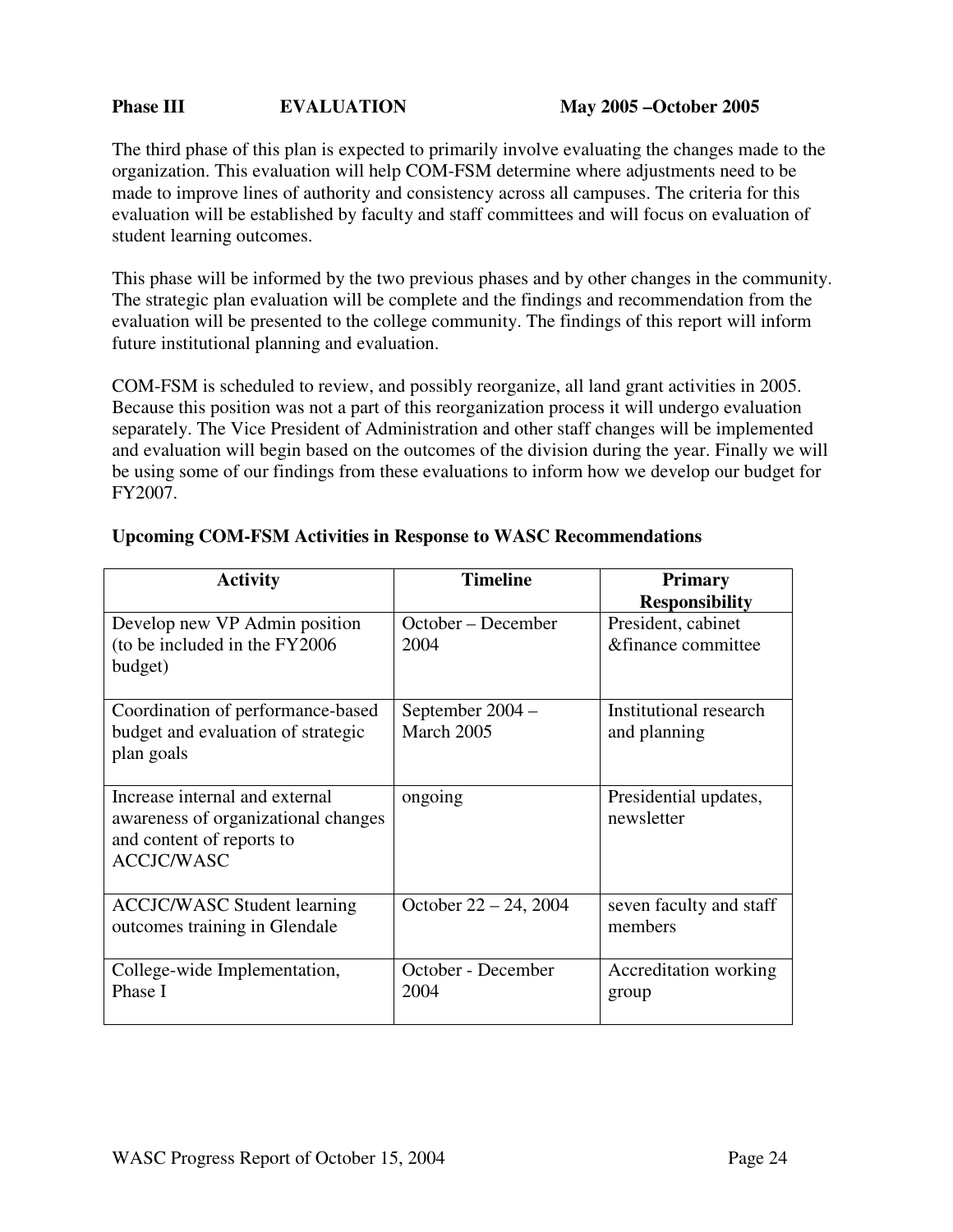| <b>Activity</b>                                                                                     | <b>Timeline</b>                                  | <b>Primary</b><br><b>Responsibility</b>                |
|-----------------------------------------------------------------------------------------------------|--------------------------------------------------|--------------------------------------------------------|
| Training and monitoring visits for<br>student support personnel and<br>trainings at National campus | <b>Fall 2004</b>                                 | President, VPSSA&<br>student support<br>coordinators   |
| Administrative management<br>training at National campus                                            | <b>Fall 2004</b>                                 | President, cabinet and<br>key personnel                |
| College-wide Implementation,<br>Phase II                                                            | January 2005                                     | Cabinet $\&$<br>accreditation working<br>group         |
| Review & assessment of all position<br>descriptions affected by the re-<br>organization             | Fall 2004 - spring 2005                          | Human resources,<br>personnel committee<br>and cabinet |
| Phase II monitoring visits to all<br>campuses                                                       | Minimum one team visit<br>per term and as needed | Senior staff and faculty                               |
| College-wide Implementation,<br>Phase III                                                           | May 2005                                         | Cabinet and<br>accreditation working<br>group          |
| Review of the land grant program<br>and VP position                                                 | During 2005                                      | President, HR, VPCRE<br>& cabinet                      |
| Review and evaluation                                                                               | September 2005                                   | IRPO/planning council                                  |

## **Issues the Institution Is Addressing**

The College of Micronesia-FSM is actively involved in a number of major undertakings since the visit by the accreditation team in March. The exit report made by the team brought some of the issues to light, the draft report by the visiting team clarified additional issues and the report accompanying the warning letter in June completed the list of items the College is addressing. In addition to addressing the changes, improvements and restructuring, other events have influenced the work at the College of Micronesia.

Changes in Key Personnel:

- Former President Tatum left the College immediately following the accreditation team visit, Vice President for Instructional Affairs Spensin James has assumed the duties until Presidential search is completed; expected completion date December 2004
- In April, the Director of the Learning Resources Center assumed the duties of Vice President for Instructional Affairs and the senior librarian assumed the role of Learning Resources Center Director.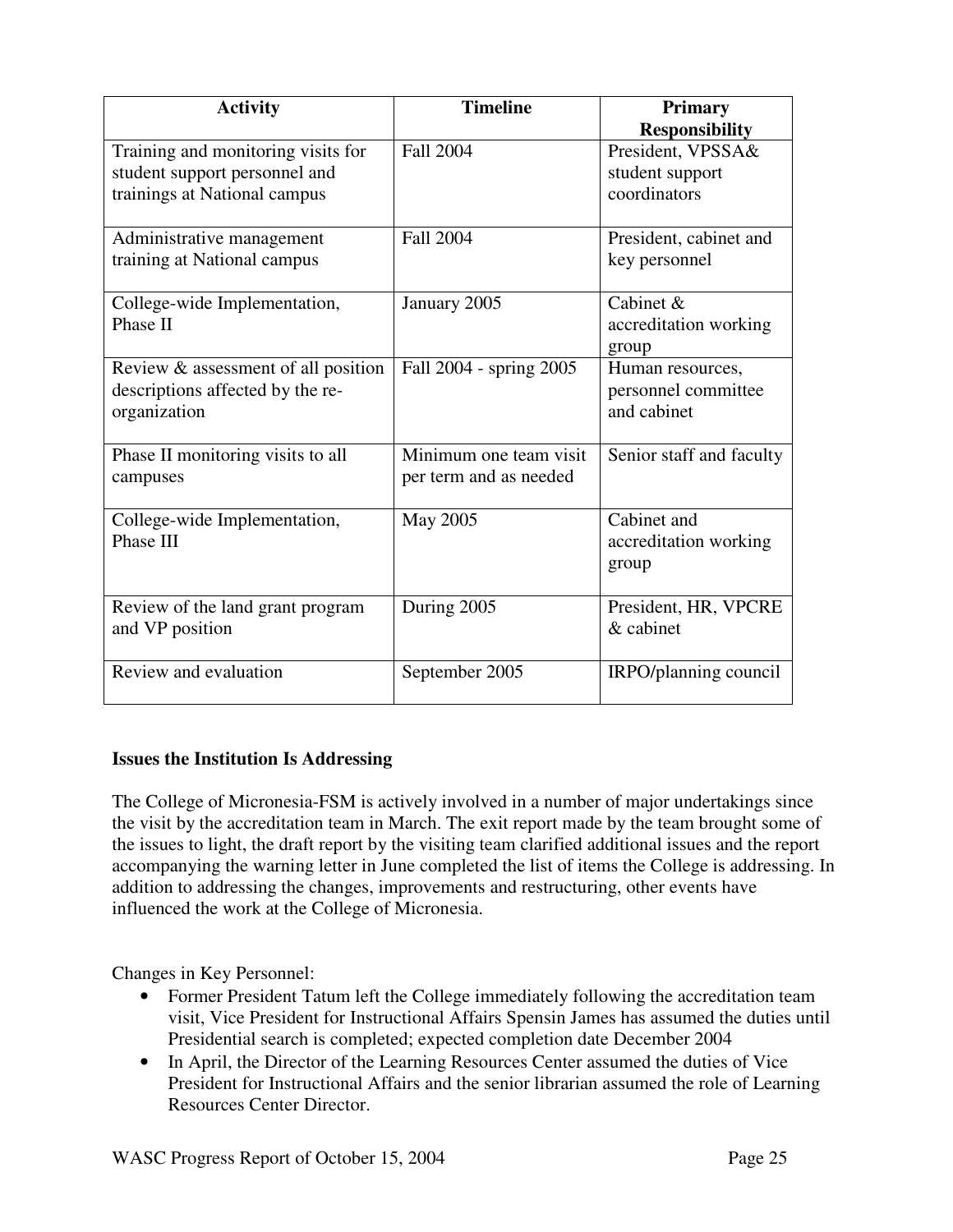• Key positions recently filled include: Director of Academic Programs, and the Director of Residential Life at National campus. The new incumbents strengthen the central administration in their efforts to support consistent policies for the entire college.

## Major New Programs

• The FSM-Fisheries and Marine Institute has been working toward offering credit for the courses that were previously taught as modules by converting the curriculum into approved course work. This process is very near completion and the Board of Regents has approved submission of the required substantive change. The College is prepared to submit that document as soon as it is permitted to do so.

Modifications in the Governance Structure

• The reorganization of the reporting relationships of the College is the primary focus of this report.

# Significant Financial Information

The United States and the Federated States of Micronesia have ratified the agreement commonly known as Compact II. The emphasis on education in the new agreement will guarantee a small but consistent funding source for the College for the next twenty years. In very recent developments, negotiations are underway between the US and FSM representatives that will determine whether funds governed by this agreement can be spent on land purchase or lease agreements.

# **Concluding Statement**

The key issue addressed in this report is the institution's reporting structure. Recommendation #2 charged the College of Micronesia-FSM with developing, documenting, and implementing a system of administrative responsibilities that ensures consistent instruction and support on all campuses. In response to this recommendation, COM-FSM has rapidly developed an organizational model that clarifies issues specific to oversight. This is the highest priority amongst numerous issues identified by the accreditation report but the issues are inter-related. COM-FSM faculty and staff have also begun to address issues of consistency, clarity and communication. Policies and procedures are being examined and brought up to date at every level and in every area of the college.

The staff, faculty and Board of Regents of the College of Micronesia-FSM have performed a major amount of organizational work in a very short period of time. As a result, COM-FSM is in a state of real transition. We are implementing a new organizational model, creating and restructuring positions, creating and offering new and innovative trainings, experimenting with new and innovative ways to communicate, strengthening previous communication channels and implementing new systems for monitoring programs and services. Furthermore, we have considered a new model of institutional assessment and expect to implement a system of ongoing evaluation this spring. All of this transition has been taxing on the community but it is also clear that these changes have and will continue to improve the way we operate. This activity has